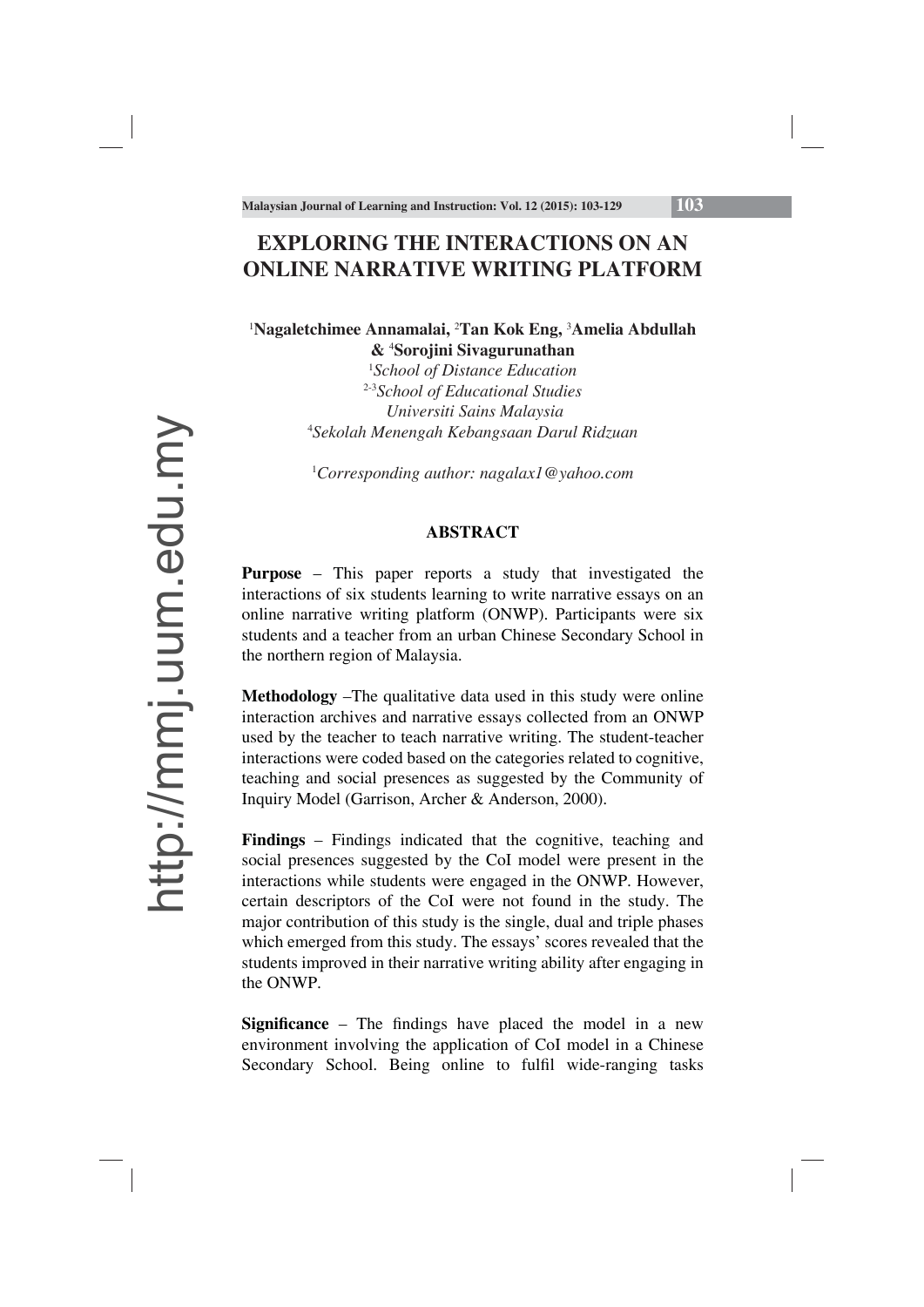does not only involve critical thinking but also creative writing. Teachers involved in online teaching and learning activities need to encourage students to be involved in critical thinking. Students should also realise that there is more to learn in writing than just making corrections based on the comments.

**Keywords**: Online collaboration, CoI model, cognitive presence, social presence, teaching presence, social interactions, school writing

#### **INTRODUCTION**

The value added by ICT and Internet tools is contributed by the methods and the instruction in teaching and learning rather than the obsession with the tools. This points to the fact that the pedagogical applications of the tools with certain elements of learning are more important than the constant preoccupation with the tools of technology. Clark (2001) interestingly illustrates the above idea with an analogy of a delivery truck to explain his idea on instructional tools. He states that instructional tools are "mere vehicles that deliver instruction but do not influence students' achievement any more that the truck that delivers our groceries causes changes in our nutrition" (p. 2). Given this perspective, a logical deduction is that learning theory, pedagogical practices, and technology must be integrated concurrently to reap success in the teaching and learning environment. Bagley and Hunter (1992) termed the integration of these components a synergistic relationship.

It is worth noting that the Web 2.0 tools will keep evolving. For example, blogs have evolved from textual blogs and audio blogs to video blogs. Such is the evolutionary nature of the tools of technology. Even the present popular social networking tool such as Facebook will ultimately change to a newer platform. Though this study uses Facebook, it is not about Facebook. This study brings the students to a popular networking site to teach them narrative writing. Hence, what should be the concern of the educators is how the pedagogical practices can be meaningful while meeting the challenges of a newer technology. When the new social networking sites appear, the pedagogical practices and the learning theory that are suggested in this study can be considered on a newer platform.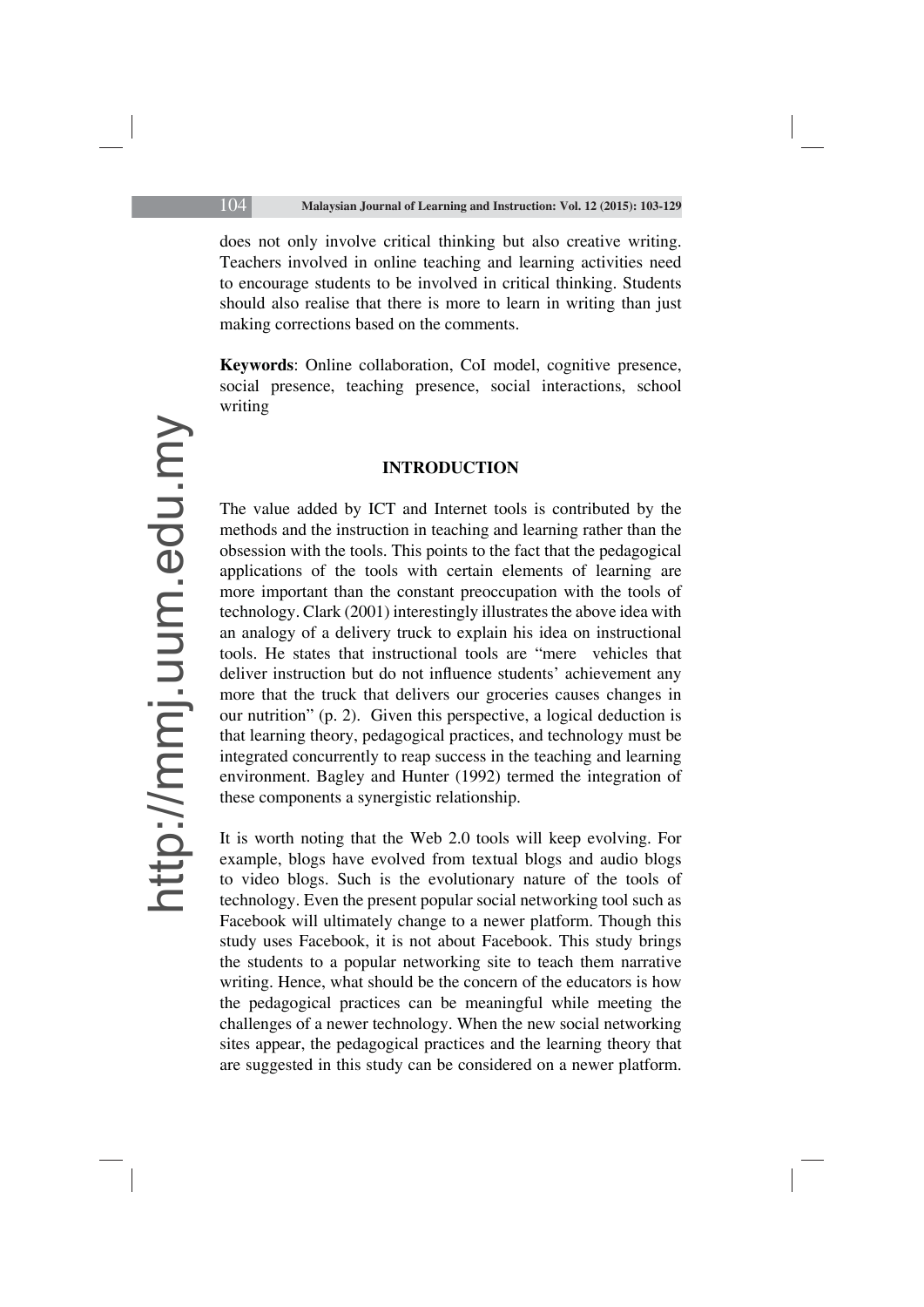The pedagogical practices suggested in this study can also be used on platforms such as My Space, Google Docs, Bebo and newer platforms in the future.

The pedagogical practice in this study focuses on the Labov and Waletzky's (1967) narrative structure. Students are encouraged to interact with each other as underpinned by the constructivist theory. Both the presentation of the narrative structure and students' interactions are in the Facebook environment. The platform created in this study is known as Online Narrative Writing Platform (ONWP). The purpose of this study is to explore how students interact and learn narrative writing on the ONWP. The findings of this study are important to inform educators of plans and delivery methods in teaching and learning related to the use of ICT in teaching writing skills.

According to the Malaysian Education Blueprint (2013-2025) the Ministry has spent more than six million ringgit to encourage the use of Information Communication and Technology (ICT). It has been reported the use of ICT tools in the education context has not gone further than the use of word processing applications. The potential of ICT tools for the more engaging and interactive teaching and learning ways has not been utilized effectively. This signals the need for students and teachers to be familiarized with online teaching and learning activities that will encourage interaction, as well as the sharing of knowledge and ideas.

The ONWP innovatively created in this study, provides a new space for students to exchange ideas and opinions as well as to interact with their friends and teacher to improve their narrative writing. A full understanding of what and how the platform helps students in their narrative writing will require the examining of the online interactions, as well as the students' ability to write narrative essays before and after the interactions on the ONWP.

The participants' interactions were categorized based on the Community of Inquiry Model (2000). The CoI model as developed by Garrison, Archer and Anderson (2000) was used to study the interactions of the participants in the online learning environment (Facebook). The following question guided the current investigation: What are the presences and descriptors of the CoI model identified in this study?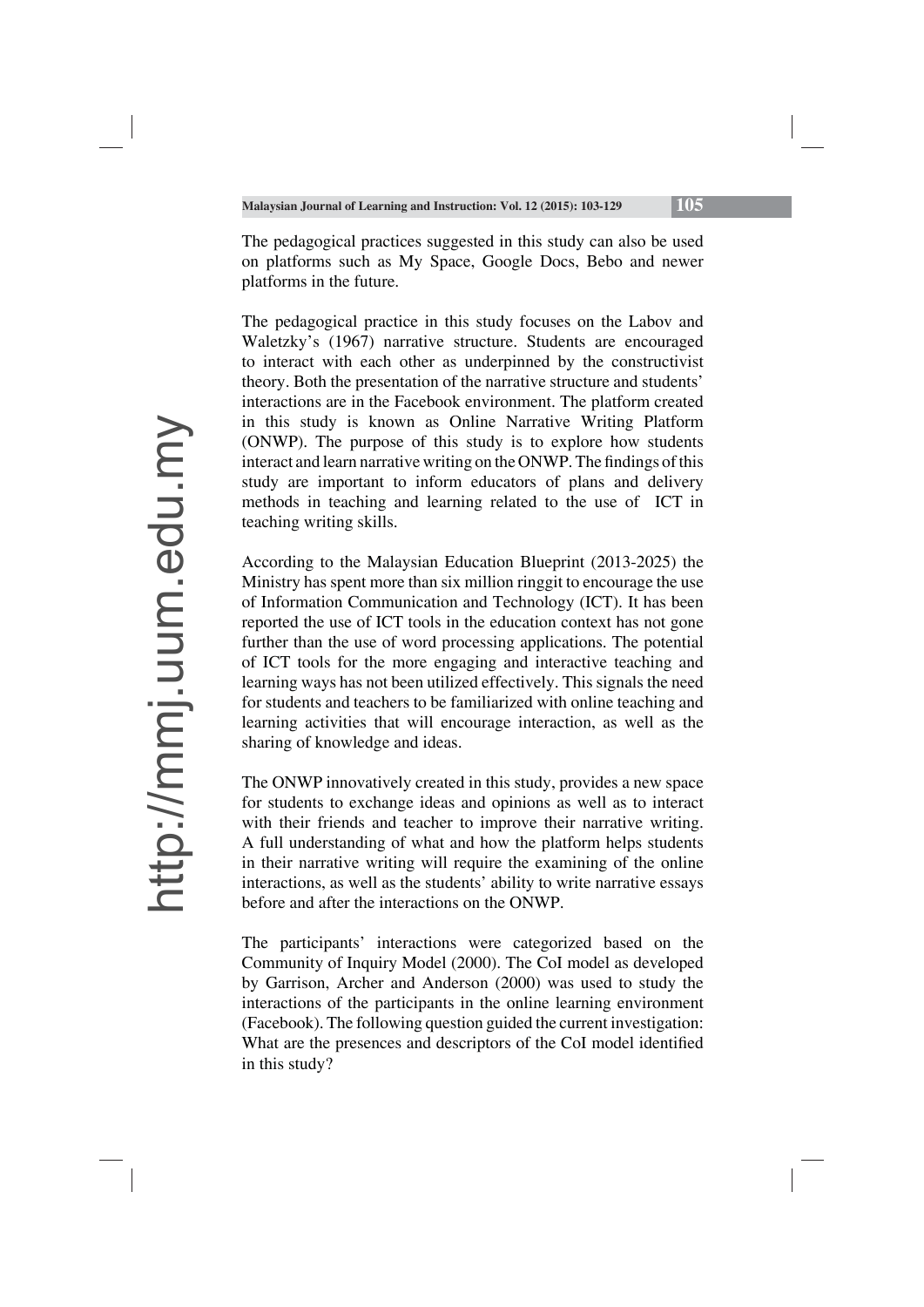#### **LITERATURE REVIEW**

### *Social Constructivism Theory*

Society and culture are the prime determinants of cognitive developments. Vygotsky (1978) strongly believes that learning cannot be separated from social and cultural contexts. The socio-cultural perspectives on learning see culture as the knowledge shared through interaction in a collaborative environment. Vygotsky explains that a child's cultural development appears twice: first between people (interpsychological) and then inside the child (intrapsychological). To understand the connection between development and learning we must differentiate the actual and potential levels of development. The actual stands for the achievement of a child independently. This is in contrast with the potential level of development which stresses on what learners can achieve when they work with others (Vygotsky 1978). According to Vygotsky this is termed as the Zone of Proximal Development.

The ONWP in the present study gave students the opportunity to interact and share their knowledge with others through their postings on the platform. The teacher and students were able to comment and give opinions. It was hoped that these comments contributed to the development of independence in thinking. In such a situation, possibilities are available for constructivist learning to take place and thinking occurs to discover new knowledge. This is precisely what the ONWP attempted to do in this study.

The next section details how the Labov and Waletzky's structures (1967) and CoI model are integrated based on the theory of social constructivism.

### *Labov and Waletzky's Narrative Structures*

The teacher used the Labov and Waletzky's narrative structure(1967) to guide the students to write their essays in the ONWP created in Facebook. Labov and Waletzky's six-part narrative structure was strategically used in the online setting to make the essay writing tasks more relevant, purposeful and meaningful to students. It is a clear model that allows the formation of a more complex narrative.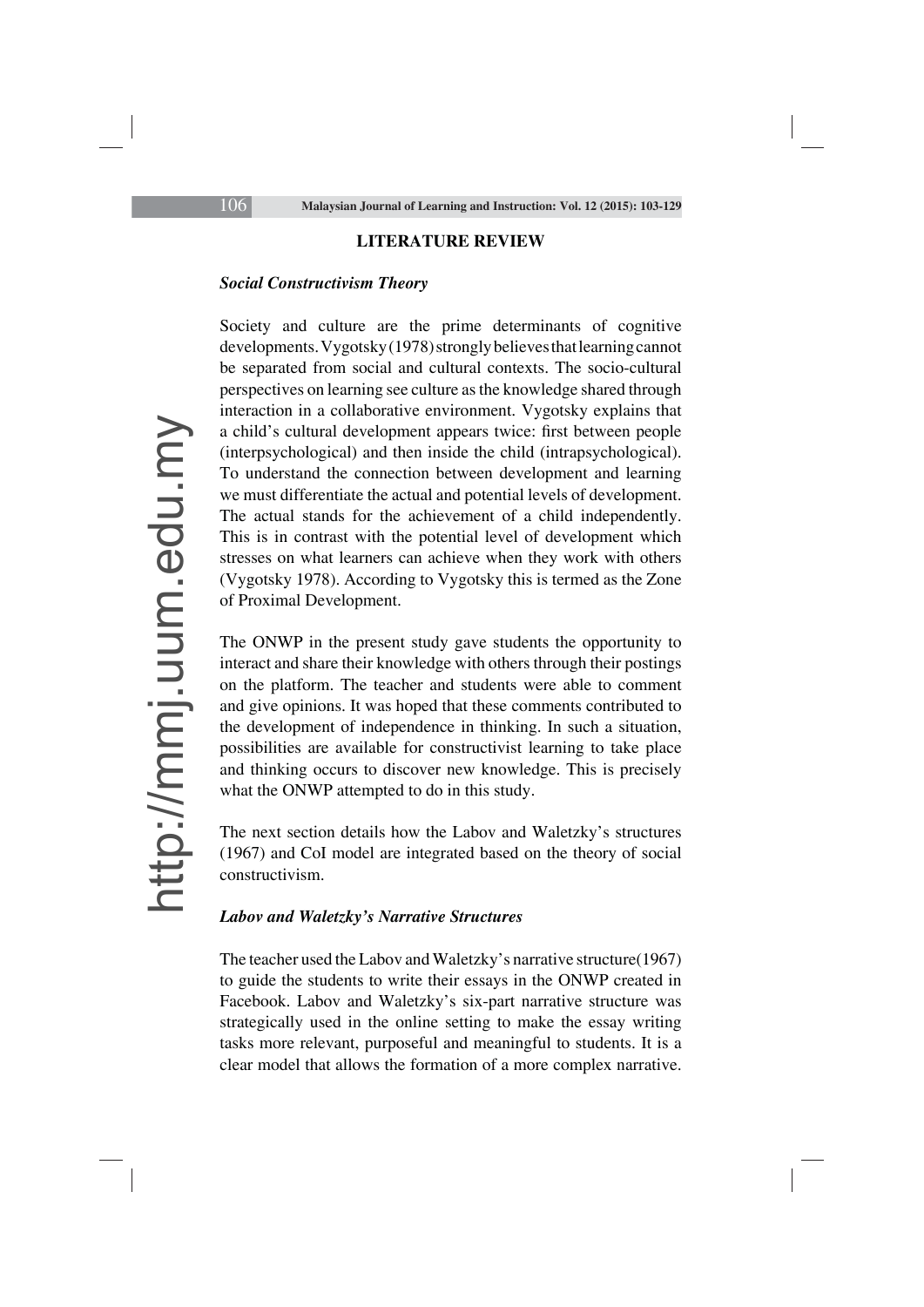A number of studies (Babii & Yazdanpanah, 2010; Stirling et al; 2007; Kigotho, 2002) found that students were able to write better after receiving instruction on the Labov and Waletzky's narrative structure. The structure, as given below, was uploaded on the ONWP by the teacher.

Abstract : What is the story about? Orientation: Who, when, where, what? Complicating Action: Then what happened? Evaluation: So what, how is this interesting? Result of resolution: What finally happened? Coda: That's it. I've finished and am "bridging" back to our present situation.

The six stages offer information on the sort of linguistic forms that each stage typically takes. The systematically organized information helps students to write better and increases their awareness of the criteria for good narrative writing.

Vygotsky's emphasis on teacher's guidance at the initial stage was implemented in this study with the teacher guiding students on the Labov and Waletzky's narrative structure. Later with the guidelines students could expand their knowledge by producing an essay independently on their learner platform. After they had completed the individual essays, they interacted with their teacher and peers to improve the quality of the essays. It was hoped that students could write their narrative essays based on the Labov and Waletzky's narrative structure independently.

## *Community of Inquiry Model*

Drawing on the constructivism theory, interaction is considered a crucial element in the students' learning experience. Interaction is the only way for individuals to make explicit certain ideas and processes that have been internalized in the minds of the individuals (Vygotsky, 1978). The learner's potential for intellectual growth is also enhanced with the help of scaffolding through interaction (Vygotsky, 1978). It is necessary to know how the interactions and the individual mental process take place in the online teaching and learning environment.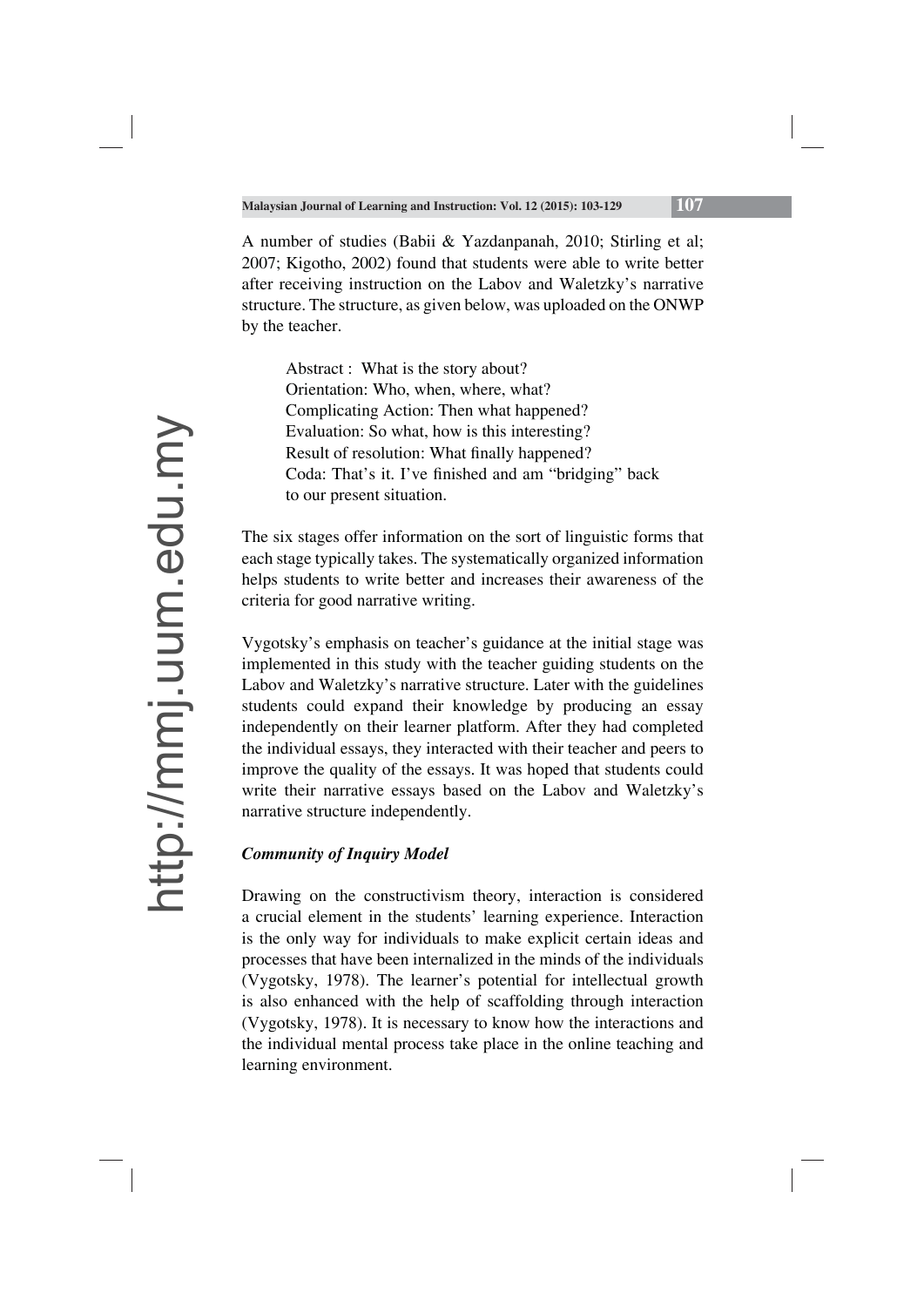One model that fits well with the constructivism theory is the Community of Inquiry (CoI) model by Garrison et al. (2000).The CoI model has been extensively used in the asynchronous learning environment to explain how students interact and learn together (Garrison et al. 2000). Researchers found that the CoI model is simple and applicable to illustrate interactions among online learners (Batruff & Headley, 2009). The CoI model illustrates three overlapping presences; cognitive, teaching and social presences.

### *Cognitive Presence*

Cognitive presence which is based on Dewey's (1916) critical reflection emphasizes that critical thinking is pertinent in deepening the meaning of student's experience and should be the base of the educational aim. Garrison et al. (2000) explain that cognitive presence which "reflects higher order knowledge acquisition and application" (p. 11) is grounded in the "critical-thinking literature" and "focuses on higher-order thinking processes" (p. 8). Lower order thinking skills in the CoI model refer to the triggering event and exploration phases. The higher order thinking skills refer to the integration and resolution phases. Table 1 illustrates the descriptors of cognitive presence.

The first category of cognitive presence refers to the feeling of uneasiness from an experience. This is termed as triggering event or communication. An issue or problem is identified from experience. The second phase is termed as exploration where there is a search for ideas, information and knowledge that gives meaning to the situation. At this stage, clarification occurs. The third stage is when one is combining information and knowledge in a logical way. The fourth stage is the resolution of the problem and application of the idea. Very briefly, cognitive presence as suggested by the CoI includes recognizing problems, exploration, construction, resolution and confirmation of understanding via interactions (Garrison et al., 2000). Cognitive presence as suggested by Garrison et al. includes an iterative and cyclical move through triggering event, exploration, integration and resolution phases.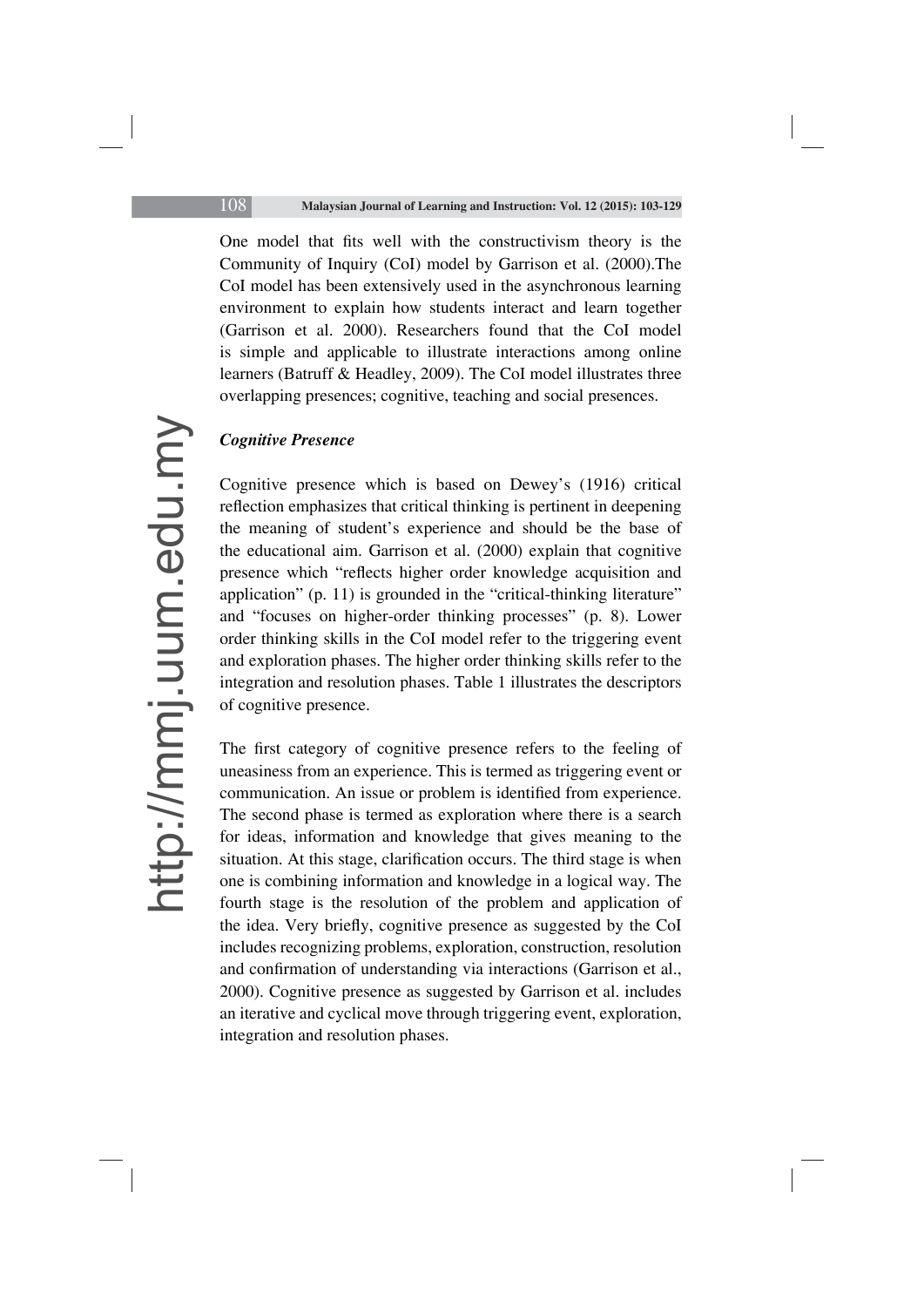## *Descriptors of Cognitive Presence*

| <b>Descriptors</b>                      | <b>Indicators</b>                             | <b>Socio-cognitive Processes</b>                                                                                       |
|-----------------------------------------|-----------------------------------------------|------------------------------------------------------------------------------------------------------------------------|
| <b>Triggering</b><br>Event<br>Evocative | Recognizing the<br>problem                    | Presenting background information that<br>culminates in a question                                                     |
|                                         | Sense of Puzzlement Asking questions          | Messages that take discussion in new<br>direction                                                                      |
| <b>Exploration</b>                      |                                               |                                                                                                                        |
| Tentative                               | Divergence-<br>within the online<br>community | Unsubstantiated contradiction of previous<br>ideas                                                                     |
|                                         | Divergence within a<br>single message         | Many different ideas/themes presented in<br>one message.                                                               |
|                                         | Information<br>exchange                       | Personal narratives/ descriptions/ facts (not<br>used evidence to support a conclusion)                                |
|                                         | Suggestion for<br>consideration               | Author explicitly characterizes messages<br>exploration, e.g. "Does that seem about<br>right" "Am I way off the mark?" |
|                                         | Brainstorming                                 | Adds to established points but does not<br>systematically defend/ justify/ develop<br>addition                         |
|                                         | Leap to conclusion                            | Offers unsupported opinions                                                                                            |
| <b>Integration</b>                      |                                               |                                                                                                                        |
| Provisional                             | group members                                 | Convergence- among Reference to previous message by<br>substantiated agreement, e.g. "I agree<br>because"              |
|                                         | a single message                              | Convergence- within Justified developed, defensible, yet<br>tentative hypotheses                                       |
|                                         | Connecting ideas,<br>synthesis                | Integrating information from various<br>sources-textbook, articles, personal<br>experience                             |
|                                         | Creating solutions                            | Explicit characterization of message as a<br>solution by participant                                                   |
| <b>Resolution</b>                       |                                               | Resolution of the problem<br>Application of the idea                                                                   |
|                                         |                                               | Changes done by the students in the<br>Written Assignments                                                             |

Source: Rourke and Kanuka (2009)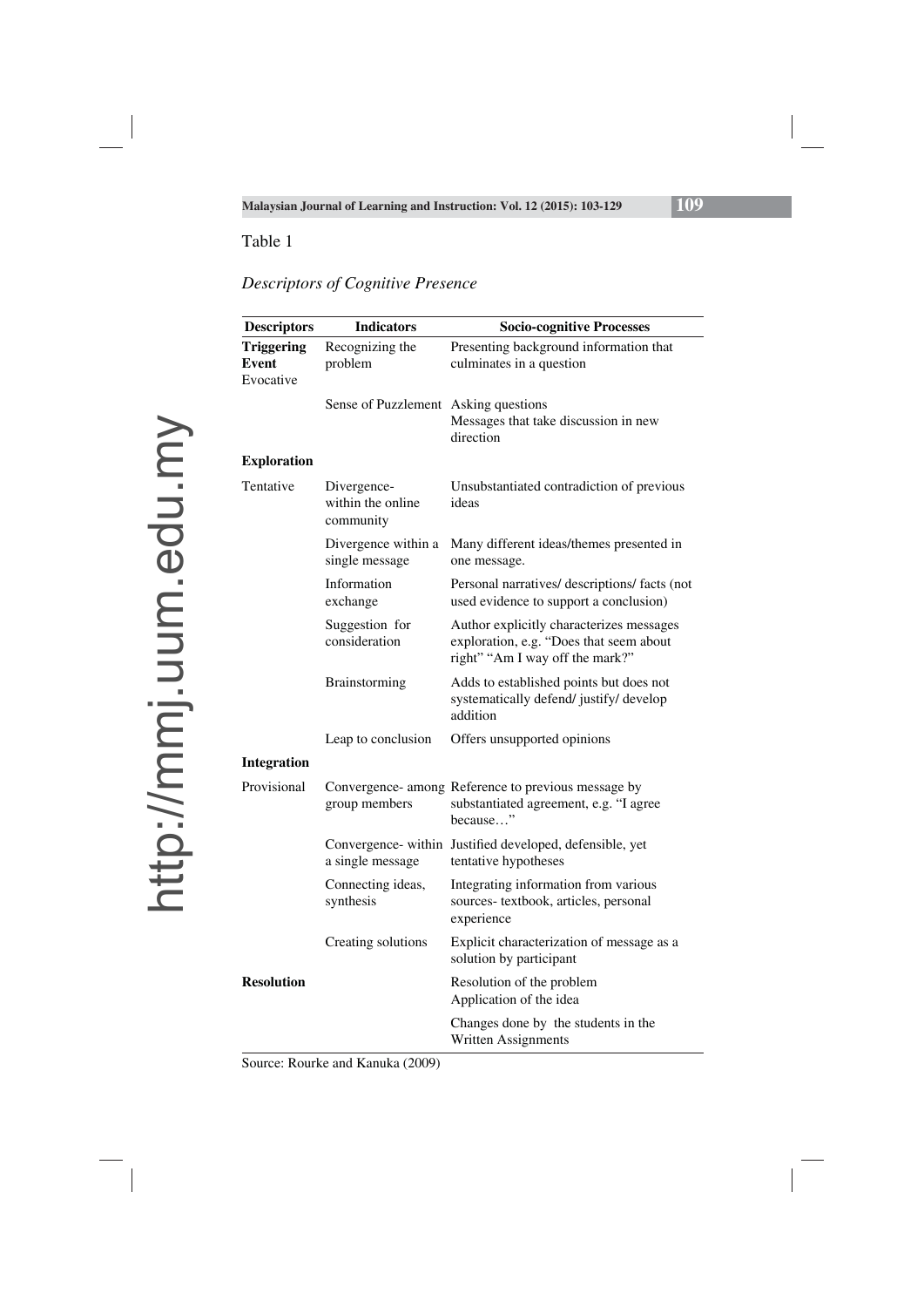Some research indicates that the higher level of cognitive presence in the integration and resolution phases of the CoI model is seldom achieved (Luebeck & Bice, 2005; Vaughan & Garrison, 2005; Garrison et al., 2000). Archer (2010) explains that the researchers have been looking for the phases (integration and resolution phases) at the wrong place and students would probably reserve the integration and resolution phases in their assessments. There are possibilities to observe the higher phases in essay writing in undergraduate settings. This is supported by Garrison and Arbaugh (2007) who state there is a need to find more "evidence of integration and resolution stages of cognitive presence in documents such as case studies, papers and projects" (p. 171). The resolution phase in this study was carried out individually and was reflected in their final essays. Grades were given for individual essays.

Although there is a huge amount of literature that provides direction and understanding of the strengths and weaknesses of the CoI model, more research is needed in different settings (Shea, Hayes & Vickers 2010; Archer 2010; Toth, Amrein-Beardsley & Fougler, 2010). As such, it is important to investigate what is taking place when the CoI model is used in the Malaysian context.

### *Teaching Presence*

Teaching presence is necessary in stabilizing the cognitive and social issues in the educational environment (Garrison et al., 2000). There is a large body of evidence confirming the importance of teaching presence for a successful online learning environment(Garrison & Cleveland-Innes, 2005). Teaching presence is seen to encourage students to respond to the task given regularly, demonstrating effective online interaction. Without teaching presence the students will only be engaged in serial monologues (Pawan, Paulus,Yalchin & Ching, 2003).

### *Social Presence*

Social presence is viewed as a mediator between teaching and cognitive presences. It is recognised for its potential to encourage or hinder cognitive presence (Garrison, Cleveland & Fung, 2010). It affects the learners' participation, interactions and engagement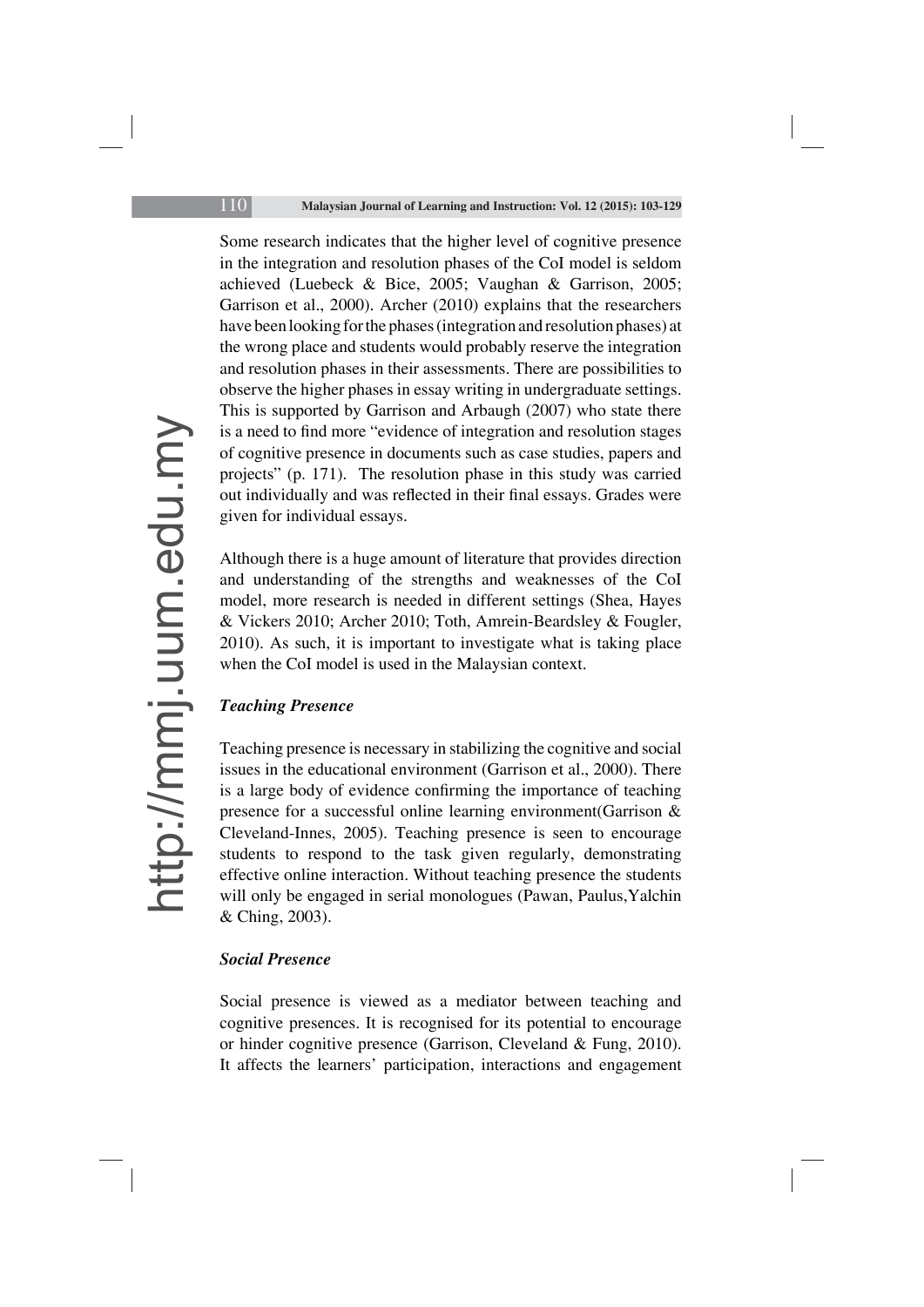on the online learning environment and eventually influences their performance (Kear, 2010).The descriptors for teaching and cognitive presences were illustrated in the data analysis.

## **METHODOLOGY**

This research was more keen to discover and interpret the discourse of the participants rather than test hypotheses using scores. For these reasons, a qualitative case study research design was deemed appropriate to explore the use of the ONWP. Due to its inductive nature, the outcome of the qualitative analysis will be able to provide rich data describing the phenomena studied (Patton, 2002).

A simple quantitative description was included for the total number of online interactions and the scores for their written assignments. Pope (2000) has rightly pointed out that a qualitative approach does not intend to quantify data. Simple counts are sometimes used and may provide a useful summary of some aspects of the analysis. It is wise to combine qualitative data with a simple quantitative summary to condense the findings (Seale, 1999).

## *Participants*

The size of the group (number of students) is important to reach optimum performance from each of the students. It is best for students to work in small groups for better cohesion, intimacy, safety and trust (Perez-Sabater & Rising 2009). Therefore, the number of participants was limited to six students and a teacher in this study. Six Secondary Four students were selected from an urban Chinese School in Penang. The students were 16 years old. The students had six years of exposure in learning English in the primary school and three years in the secondary school. Three students from the advanced and another three students from intermediate level were selected based on the *PMR* (Secondary Three) standardized public examination.

They were selected as a purposive sample based on the following criteria. They are able to access Facebook at home or in school, ii) volunteered to participate and iii) secured parental consent. One major reason why students agreed to participate in this study was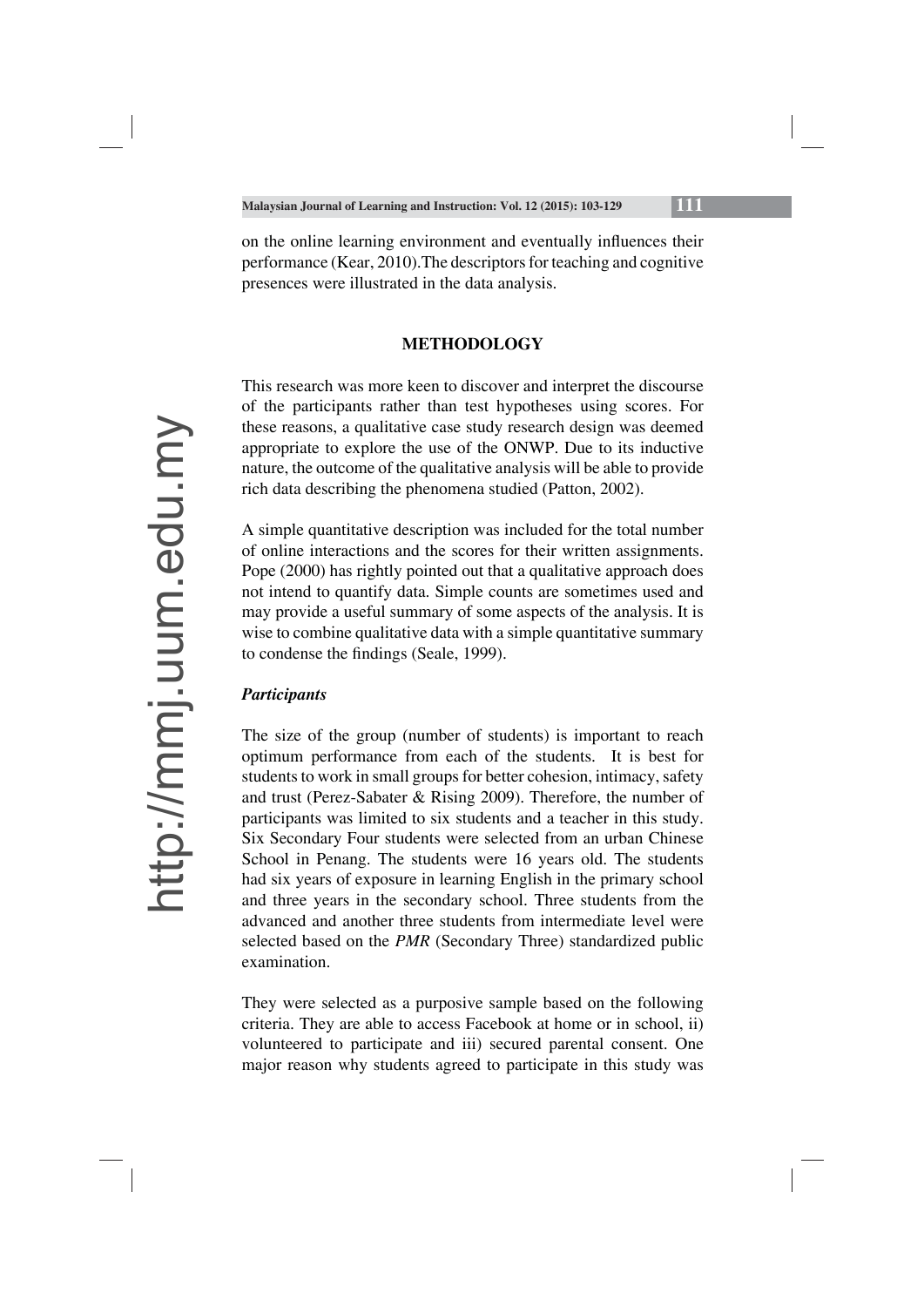because they felt that this would give them good practice to improve their narrative writing. The participants were given pseudonyms. The students were labelled as Deer Tommy, Valentini Belbo, Monster Kblue, Peonny Moon, Joyce Chee, Catelite Nina while the teacher was named Nanthini Maniam. The teacher participant was a teacher in the school where the research was carried out. The teacher participant was invited to implement the study on a voluntary basis. She was an experienced teacher and familiar with the expectations of the *SPM* examination (Secondary Five public examination).

Participants should be willing to participate voluntarily. For this reason, prior consent was obtained from parents and students as suggested by (Kaufman &Kaufman, 2005).The Information Sheet explained the aims, the potential benefits of being involved in this study and the outcome of the research. The raters and coders also signed the consent form. The consent also made clear that there were no risks in taking part in the study. Anonymity assured that no information gathered and reported would refer to individuals or the school that provided the information.

### *Procedures*

A closed group account was created to filter and control interactions by only inviting registered participants of this study for discussion. The teacher's tutor platform and the students' learner platform are on Facebook. On the tutor platform, teacher guided the students to write the narrative essays based on the Labov and Waletzky's narrative structure. The notion of scaffolding suggested by Vygotsky (1978) was made available by the teacher. Teacher further gave tips, suggestions on web-based materials, and examples of narrative essays (materials). Students were to write their individual essays on the learner platform. Materials and examples were given for Task 1 and Task 2 but not Task 3. It is hoped that for Task 3 students were able to work independently without any guidance from the teacher.

After completing their individual essays they were to interact online with their friends and teacher. After the interactions on the ONWP, students were to consider the comments given and improved the quality of the essays. In other words, they had to write two essays for the same title. The individual essays were placed on the tutor platform. Interactions took place on both the tutor platform and learner platform.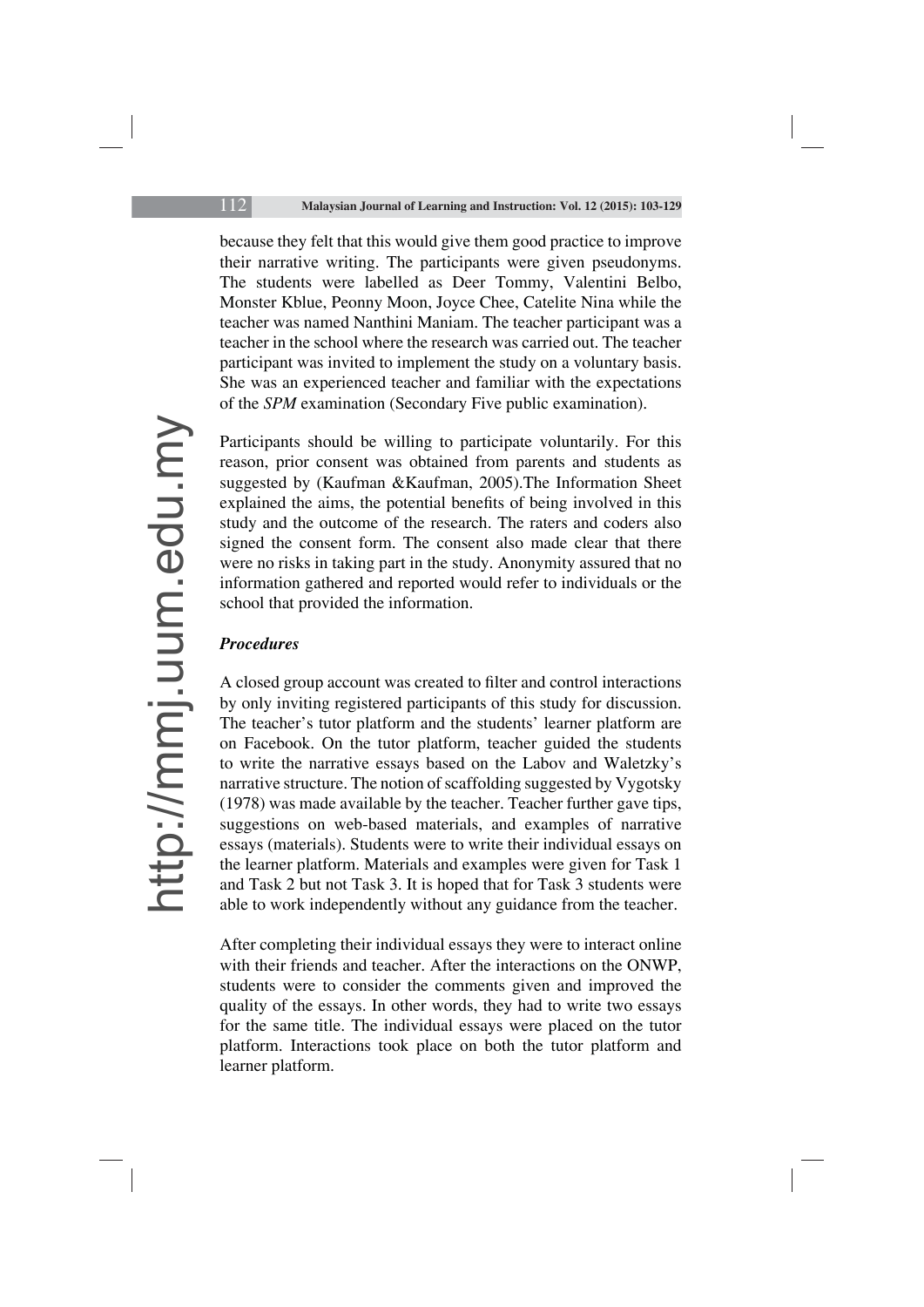There were a total of three writing tasks. Students were given two weeks to complete each task. Students took six weeks to complete the three tasks. The six students each wrote three essays before the interactions and wrote another three final essays after their interactions on the ONWP. Thirty six essays were collected for rating at the end of the research. Table 2 illustrates the schedule of the writing tasks.

Table 2

| Week      | Task                            |                            |                                               |                            |
|-----------|---------------------------------|----------------------------|-----------------------------------------------|----------------------------|
|           |                                 | <b>Platforms</b>           |                                               |                            |
|           | Tutor<br><b>Platform</b>        | Learner<br><b>Platform</b> | Learner<br>Platform/<br><b>Tutor Platform</b> | Learner<br><b>Platform</b> |
| Weeks 1-2 | Task 1<br>Title<br>Material 1   | First draft $(1)$          | Interaction on the<br>ONWP                    | Final draft $(1)$          |
| Weeks 3-4 | Task 2<br>Title<br>Material 2   | First Draft (2)            | Interaction on<br>the ONWP                    | Final draft $(2)$          |
| Weeks 5-6 | Task 3<br>Title<br>No materials | First Draft (3)            | Interaction on<br>the ONWP                    | Final draft (3)            |

*Schedule for the Writing Assignments* 

### *Data Sources*

The participants' online interactions were printed out as a main source for analysis after the sixth week. The descriptors were given codes, for example, (CPA1, CPA2, CPA3). The online discussions were colour coded. Two coders were trained by the researchers to identify the three presences and the respective descriptors. Interrater reliability was obtained by using Cohen kappa procedures. The value for teaching presence was 0.8, cognitive presence 0.7 and social presence 0.7. The results were highly reliable. A third coder was employed as a 'tie breaker' if necessary. The participants' narrative essays were evaluated using the Tribble Assessment Scale (1996). The scores were averaged by three raters. If disagreements related to scores occurred consensus was reached through discussion. A flow chart for data collection is demonstrated in Figure 1.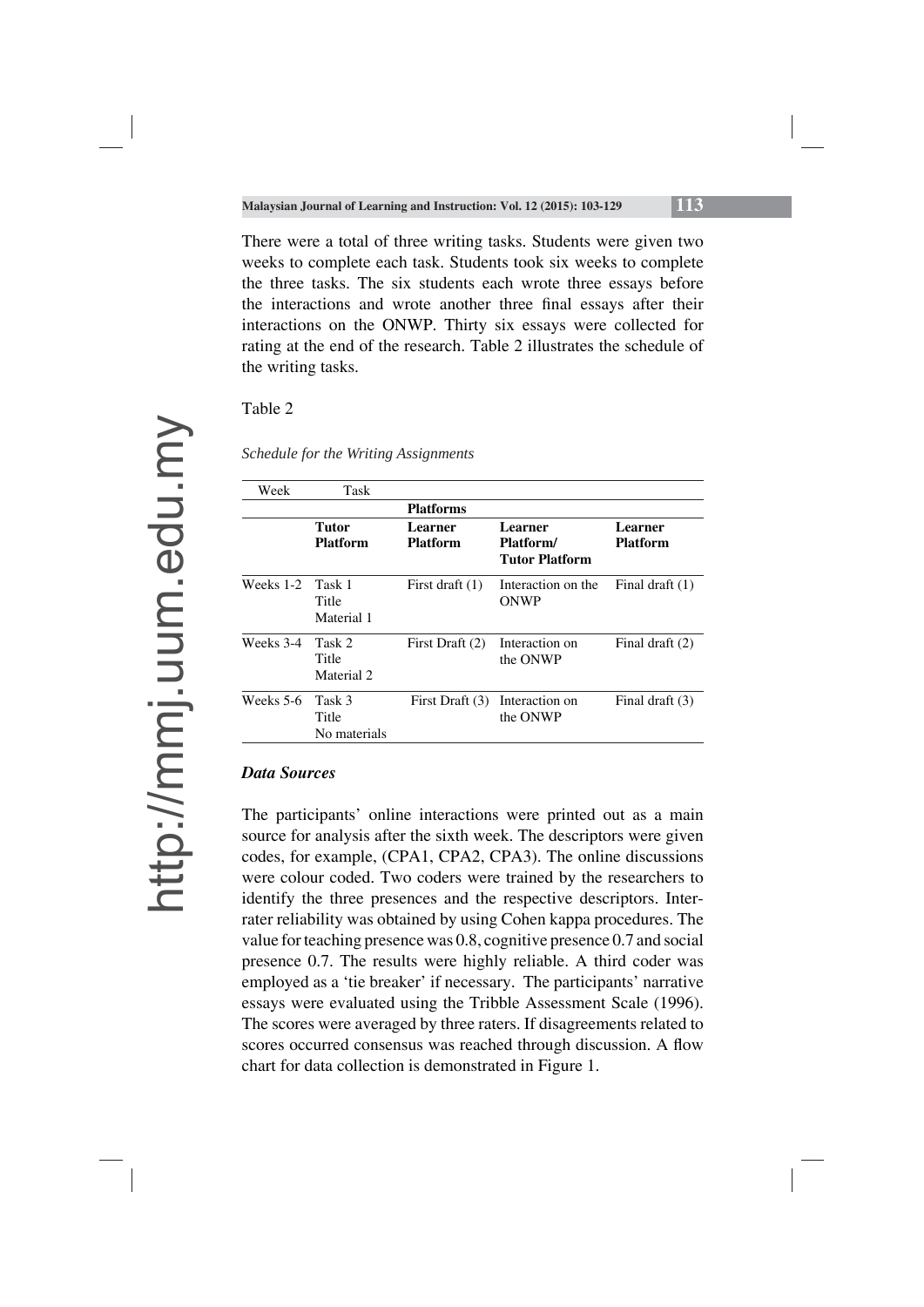

### *Findings and Discussion*

The discussion will be on the findings to the question: What are the presences and descriptors of the CoI model identified in this study? The participants were responsive and this was evident in their posts with a minimum of 8 comments and a maximum of 45 comments per week. The discussion below will begin with social presence. Table 3 illustrates examples of descriptors and sub categories of social presence (Annamalai & Tan, 2014).

Table 3

### *Social Presence*

| Codes            | Descriptors                            |        | Task 1 | Task 2 | Task 3 | Total |
|------------------|----------------------------------------|--------|--------|--------|--------|-------|
| <b>SPA</b>       | <b>Affective</b>                       |        |        |        |        |       |
|                  | SPA1 Expression of Emotions            |        | 11     | 23     | 8      | 42    |
|                  | SPA2 Use of Humour                     |        | 11     | 8      | 5      | 24    |
|                  | SPA3 Self-Disclosure                   |        | 20     | 5      | 6      | 31    |
| <b>SPR</b>       | <b>Interactive</b>                     |        |        |        |        |       |
| SPB <sub>1</sub> | Continuing the Thread                  |        |        |        |        |       |
|                  | SPB2 Quoting for other messages        |        |        |        |        |       |
| SPB <sub>3</sub> | Referring Explicitly<br>to<br>messages | others |        |        |        |       |
| SPB4             | <b>Asking Questions</b>                |        |        |        |        |       |

(continued)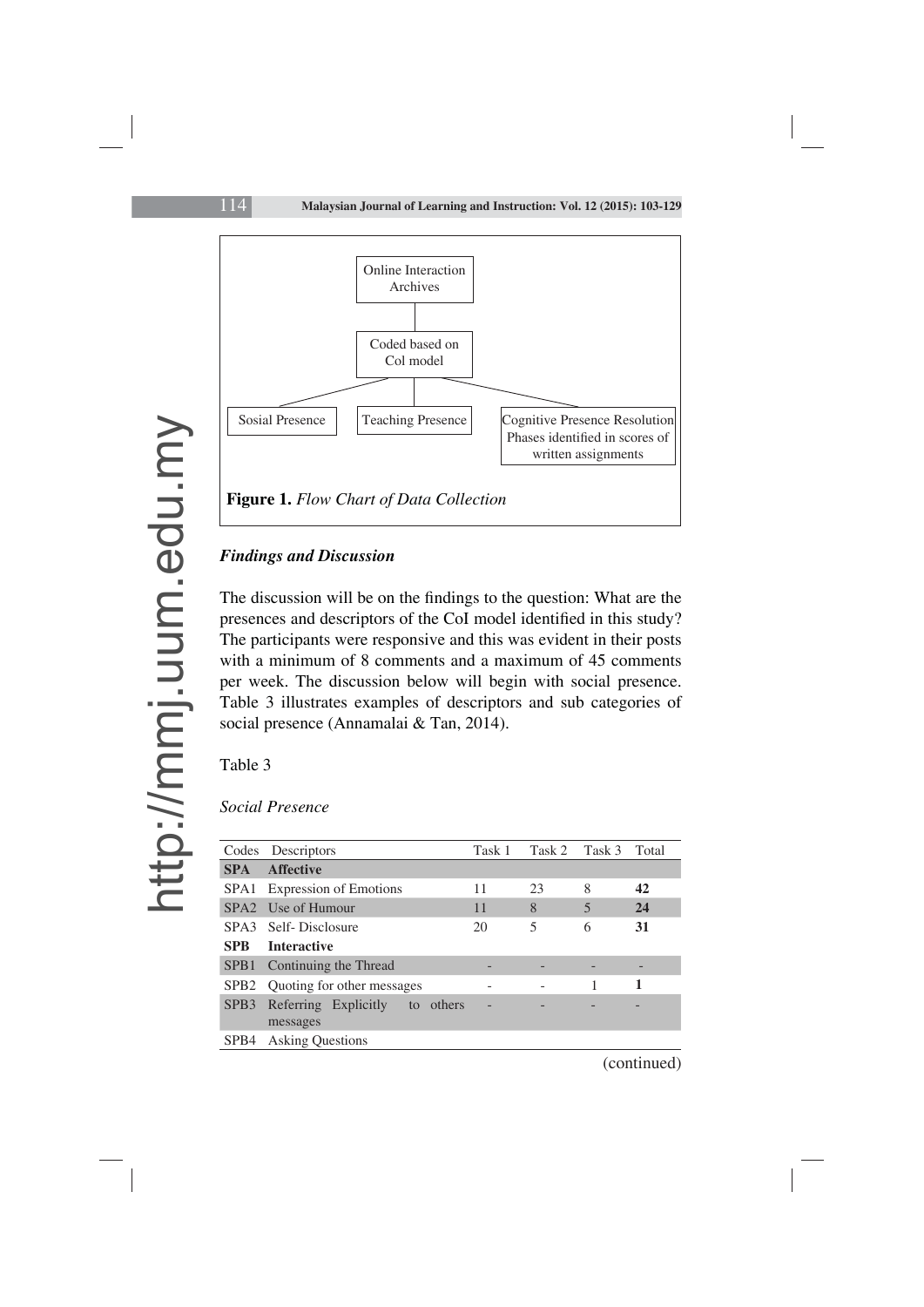| Codes            | Descriptors                               | Task 1 | Task 2 | Task 3 | Total |
|------------------|-------------------------------------------|--------|--------|--------|-------|
| SPB <sub>5</sub> | Complementing,                            | 13     | 26     | 22     | 61    |
|                  | <b>Expressing Appreciation</b>            |        |        |        |       |
|                  | SPB6 Expressing Agreement by name         |        | 8      | 3      | 12    |
| <b>SPC</b>       | <b>Cohesive</b>                           |        |        |        |       |
| SPC <sub>1</sub> | <b>Vocatives Addressing someone</b>       | N/A    | N/A    | N/A    | N/A   |
|                  | SPC2 Addresses or refers to the group us- | N/A    | N/A    | N/A    | N/A   |
|                  | ing inclusive pronouns                    |        |        |        |       |
| SPC3             | <b>Phatics Salutations</b>                |        |        |        | 11    |

The most number of interactions were related to the affective descriptor and the total was 97 followed by the interactive descriptor with 74 interactions and cohesive descriptor with 11 interactions. When comparing the sub-categories for the affective descriptor, expressions of emotions had the largest number of posts. There were no interactions related to 'continuing the thread'(SPB1) and 'referring explicitly to others' messages'(SPB3). Some of the sub-categories were not useful and were not coded for this study. Descriptors 'vocatives' (SPC1) and 'addresses or refer to the group elusive pronouns'(SPC2) were not useful and were not coded for this study.

### *Teaching Presence*

Table 4 illustrates the number of occurrences for each descriptor of teaching presence.

### Table 4

*Numerical Distribution of Teaching Presence for Tasks 1, 2 and 3*

| Codes      | Descriptors                                  |               |   | Task 1 Task 2 Task 3 Total |   |
|------------|----------------------------------------------|---------------|---|----------------------------|---|
| <b>TPA</b> | <b>Instructional Design and Organization</b> |               |   |                            |   |
|            | TPA1 Setting Curriculum                      |               |   | 2                          |   |
|            | TPA2 Designing Methods                       |               |   |                            |   |
|            | TPA3 Establishing Parameters                 |               | 2 |                            | 4 |
|            | TPA4 Utilizing medium Effectively            |               |   |                            |   |
|            | TPA5 Establishing Netiquette                 |               |   |                            |   |
| <b>TPB</b> | <b>Facilitating Discourse</b>                |               |   |                            |   |
| TPB1       | Identifying Areas of Agreement and           | $\mathcal{E}$ |   |                            | 3 |
|            | Disagreement                                 |               |   |                            |   |

(continued)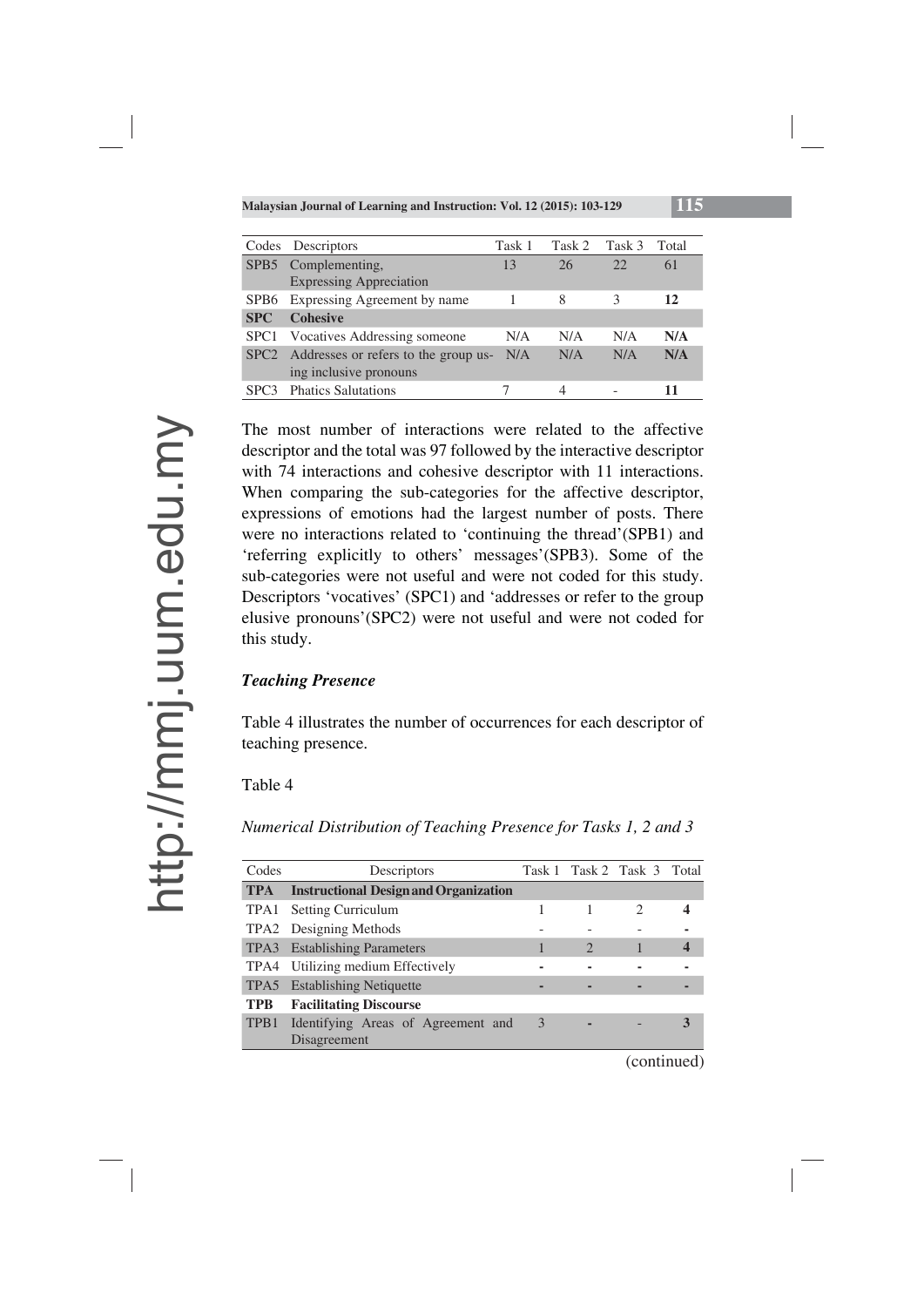| Codes            | Descriptors                                                         |                               | Task 1 Task 2 Task 3 |    | Total |
|------------------|---------------------------------------------------------------------|-------------------------------|----------------------|----|-------|
| TPB <sub>2</sub> | Seeking to reach consensus                                          |                               |                      |    |       |
| TPB3             | Encouraging, Acknowledging or<br>Reinforcing Students' Contribution | 13                            | 14                   | 5  | 32    |
| TPB4             | Setting Climate for Learning                                        |                               |                      |    |       |
| TPB <sub>5</sub> | Drawing Participants and Prompting<br><b>Discussion</b>             |                               |                      | 10 | 18    |
| TPB6             | Assess the Efficacy of the Process                                  |                               |                      |    |       |
| <b>TPC</b>       | <b>Direct Instruction</b>                                           |                               |                      |    |       |
| TPC <sub>1</sub> | <b>Present Content and Ouestions</b>                                |                               |                      |    |       |
| TPC <sub>2</sub> | <b>Focus Discussion on Specific Issues</b>                          | 5                             | 9                    | 3  | 17    |
| TPC <sub>3</sub> | Summarize the Discussion                                            | $\mathfrak{D}_{\mathfrak{p}}$ |                      |    | 3     |

The most frequent descriptor in teaching presence was related to facilitating discourse, followed by direct instruction. Prevalence of teaching presence for facilitating discourse was clustered most heavily on encouraging, acknowledging or reinforcing students' contributions. Within the direct instruction domain, there were more posts that focus on discussion on specific issues and injecting knowledge from diverse sources. The posts related to instructional design and organization domain were moderate in number. There were no posts for 'designing methods'(TPA2) 'utilizing medium effectively'(TPA4), 'setting climate for learning' (TPB4), 'assess the efficacy of the process' (TPB6) and 'present content and questions'(TPC1).

### *Cognitive Presence*

Table 5 illustrates the distribution of cognitive presence for Tasks 1, 2 and 3.

Table 5

*Numerical Distribution of Cognitive Presence for Tasks 1, 2 and 3* 

|            | Codes Descriptors            |    |     | Task 1 Task 2 Task 3 Total |           |
|------------|------------------------------|----|-----|----------------------------|-----------|
|            | <b>CPA</b> Triggering event  |    |     |                            |           |
|            | CPA1 Recognizing the Problem | 42 | 21  | 26                         | 89        |
|            | CPA2 Sense of Puzzlement     |    | -18 |                            |           |
| <b>CPB</b> | <b>Exploration</b>           |    |     |                            |           |
|            |                              |    |     |                            | $(1 - 1)$ |

(continued)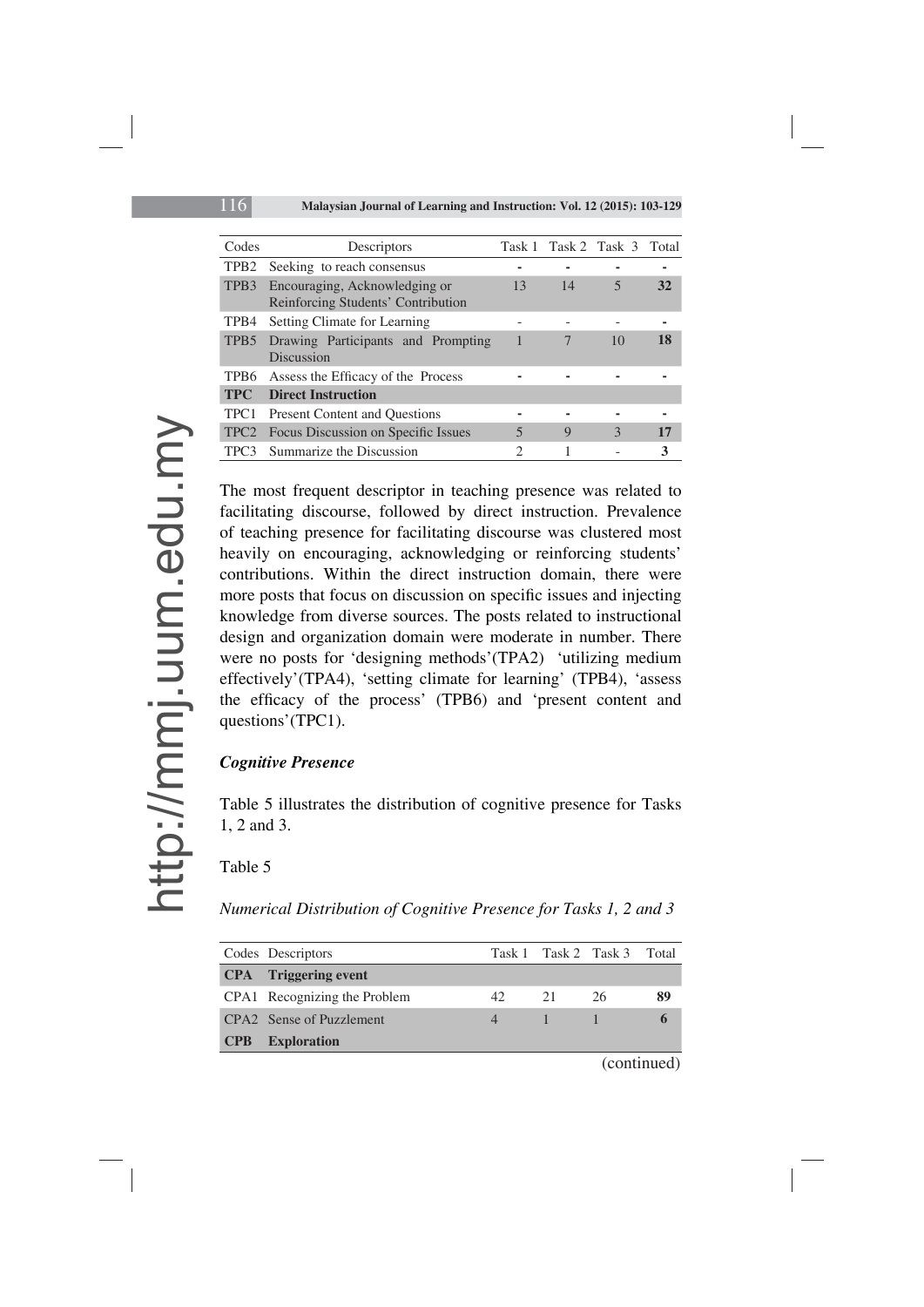|     | Codes Descriptors                          | Task 1 |    | Task 2 Task 3               | Total            |
|-----|--------------------------------------------|--------|----|-----------------------------|------------------|
|     | CPB1 Diverse within Online Communication - |        |    |                             |                  |
|     | CPB2 Divergence within Single Message      | -      |    | -                           |                  |
|     | CPB3 Information Exchange                  | 20     | 3  | 4                           | 27               |
|     | CPB4 Suggestion for Consideration          | 3      | 4  | $\mathfrak{D}$              | 9                |
|     | CPB5 Brainstorming                         | 9      | 5  | $\overline{4}$              | 18               |
|     | CPB6 Leap to Conclusions                   | 1      |    |                             | 1                |
| CPC | <b>Integration</b>                         |        |    |                             |                  |
|     | CPC1 Convergence among Group Members -     |        |    |                             |                  |
|     | CPC2 Convergence within a Single Message 1 |        |    |                             | 1                |
|     | CPC3 Connecting Ideas, Synthesis           |        | 2  | $\mathcal{D}_{\mathcal{L}}$ | $\boldsymbol{4}$ |
|     | CPC4 Creating Solutions                    | 58     | 55 | 28                          | 141              |

Table 5 shows the numerical distribution of cognitive presence. It is quite clear that the integration phase had the most posts. Creating solutions was the most common descriptor within the integration phase. The next common phase was the triggering event. The exploration phase had the least number of posts. In the exploration phase, there were no posts at all for descriptors related to 'divergence within online communication'(CPB1) and 'divergence within a single message'(CPB2). In the integration phase, there was only one post for the descriptor related to convergence among group members. The resolution phase was in the written assignment where students made the changes based on their interactions to improve their narrative essays.

### *Emerging Patterns*

According to Le (1999) research can be considered as an excursion. He explains that the entire meaning of the study can only be achieved when the excursion ends. There is no promise or assurance that the excursion will follow what was planned at the initial stage. Only when the research ends, the researcher realises the complete scenario of the whole journey. Following this line of thought, the present research did provide additional findings that emerged as supplementary findings. In terms of sequencing, the phases of cognitive presence namely triggering, exploration, integration and resolution phases for narrative writing in the Malaysian context took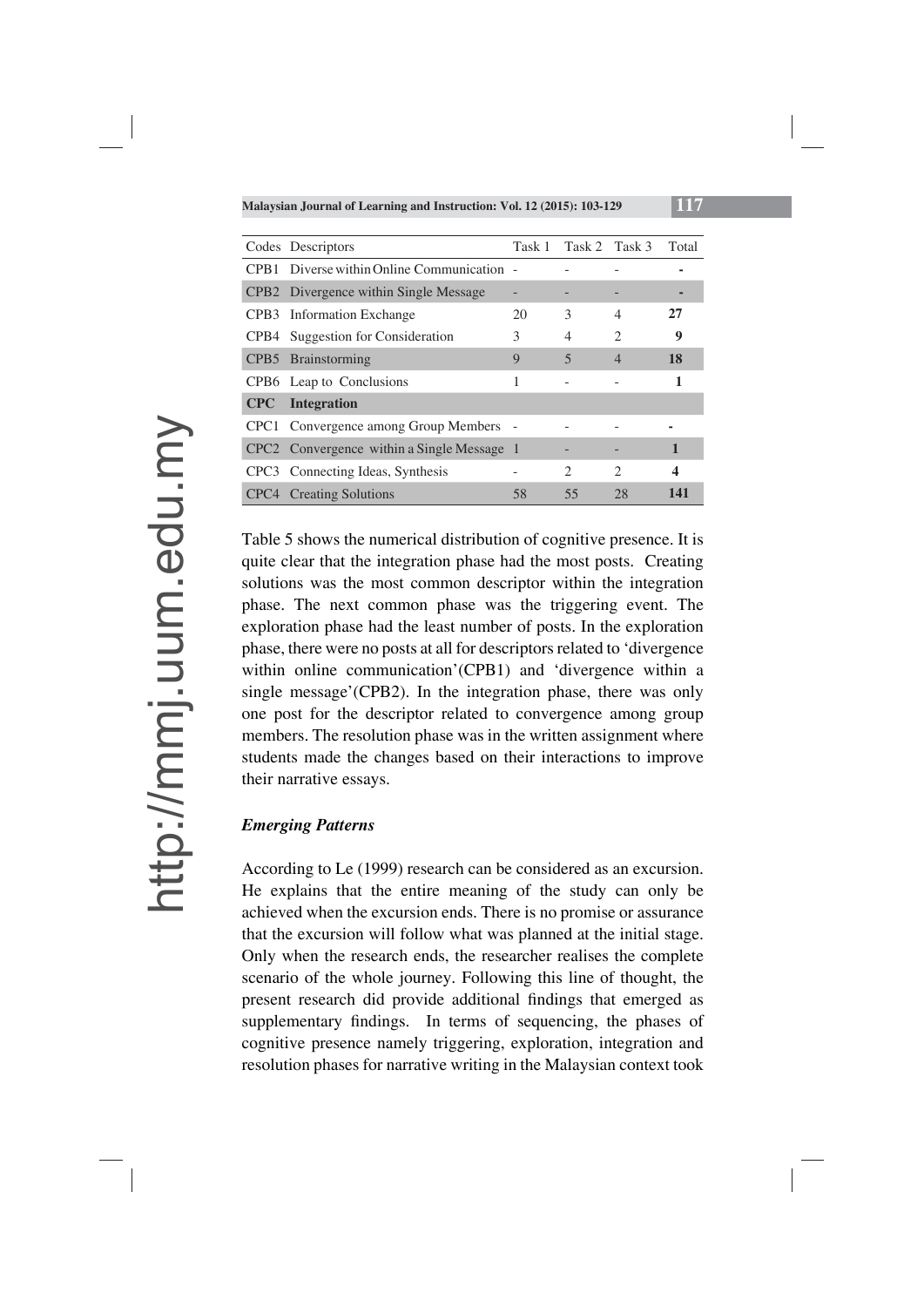a distinctive pattern. The online interaction patterns for cognitive presence were analysed according to the framework of single, dual and triple phases based on the tasks given to the students.

This is the uniqueness of the use of the CoI model to explore interactions in a new setting which involved Malaysian students learning to write narrative essays. Single, dual and triple phases were created by the researchers for this study. The discussion is centred on selected issues or events of language use. As a qualitative study with a large amount of data the results were rich. For this study, the researchers intend to only discuss certain events to show the distinctive pattern that occurred. The phases created for this study are illustrated in Table 6.

#### Table 6

|  | Cognitive Presence for this Study |  |  |  |  |
|--|-----------------------------------|--|--|--|--|
|--|-----------------------------------|--|--|--|--|

| Category   | Description                                                                                                                                                                       |
|------------|-----------------------------------------------------------------------------------------------------------------------------------------------------------------------------------|
|            | Single Phase integration phase only                                                                                                                                               |
| Dual Phase | progression from one phase to another phase progression may<br>not be sequenced the progression can be from triggering event to<br>integration or triggering event to exploration |
|            | Triple Phase Triggering event, exploration phase, integration phase                                                                                                               |
| Resolution | Changes made in the essays and indicated in the scores of the essays                                                                                                              |

The single phase took place when students and teacher were involved in creating solutions on grammatical aspects and sentence structures. The students basically made the changes as indicated in the interactions. There were instances where corrections were made and the comments indicated the problems as in "*it is past participle verb form*" (Valentini Belbo) and "*makes me feel embarrassing = made, past tense"* (Joyce Chee)*.* The interactions exhibited that the teacher basically directed the interactions to the integration phase by creating the solutions. Table 7 illustrates the cognitive presence related to the single phase.

There were a considerable number of interactions that involved two phases. In most interactions related to the dual phase, the triggering event involved the students and the integration phase involved the teacher. The interactions were stalled at the integration phase when the teacher confirmed certain ideas.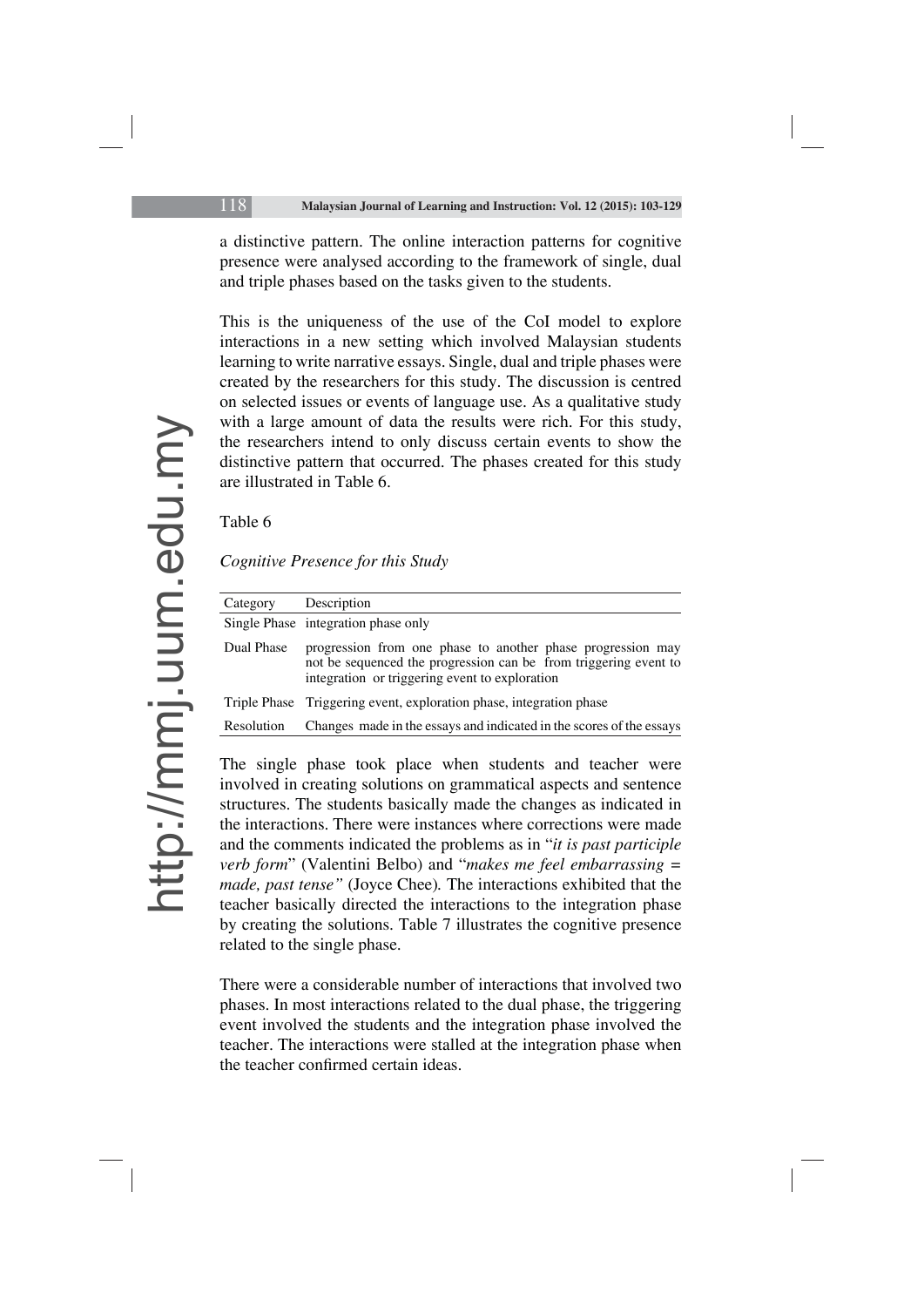## *Online Interaction pattern of Cognitive Presence Involving Single Phase related to Sentence Structures and Grammatical Errors*

| <b>CPC</b>     | <b>Integration</b>    |                                                                                                                                                                                                                              |
|----------------|-----------------------|------------------------------------------------------------------------------------------------------------------------------------------------------------------------------------------------------------------------------|
| C <sub>4</sub> | Creating<br>Solutions | Valentini Belbo *that had happened<br>KEEP<br>June 29 at 10:32pm via mobile · Like                                                                                                                                           |
|                |                       | Joyce Chee as I had expected. $=$ as I expected or as what I had<br>expected<br>June 29 at 10:40pm · Like · Ø 1                                                                                                              |
|                |                       | Valentini Belbo without long thinking - without much thinking<br>CEEI<br>EALM<br>June 29 at 10:34pm via mobile · Like · 43 1                                                                                                 |
|                |                       | Valentini Belbo it is a past participle verb form<br>KEEP<br>CALM<br>June 29 at 10:36pm via mobile · Like                                                                                                                    |
|                | "stranger"            | Nanthini Maniam Monster KBlue "I stunt there for a few<br>seconds." is wrong. It is supposed to be " I was stunt there for a<br>few seconds." Not only that"strange person" is wrong. It is<br>July 4 at 9:57pm · Like · 2 2 |
|                |                       | Deer Tommy "juse a stone's throw away" --> just??<br>June 28 at 10:33pm · Unlike · 45 2                                                                                                                                      |
|                |                       | Valentini Belbo We have been best friends since 7 years oldNt<br>we are best friends since 7 years old<br>June 29 at 4:30pm · Unlike · 43 3                                                                                  |
|                |                       | Valentini Belbo andhe seldom smiles to others<br>KEEP<br>CALM<br>June 29 at 4:32pm · Like                                                                                                                                    |
|                |                       | Joyce Chee makes me feel embarrassing, = made, past tense<br>June 29 at 10:20pm · Like · 24 1                                                                                                                                |

#### Table 8

*Online Interaction Pattern of Cognitive Presence for the Event of "Can not or Cannot"* 

| <b>CPA</b>     | <b>Triggering</b><br>Event   | <b>Example</b>                                                                                             |
|----------------|------------------------------|------------------------------------------------------------------------------------------------------------|
| A <sub>1</sub> | Recognizing<br>the Problem   | Valentini Belbo *is can not or cannot?<br><b>KEEP</b><br>CALM<br>June 28 at 9:03pm via mobile · Like · c 1 |
| <b>CPC</b>     | <b>Integration</b>           |                                                                                                            |
| C <sub>4</sub> | Creating<br><b>Solutions</b> | Nanthini Maniam Valentini BelboIts "CANNOT"CAN NOT is<br>wrong<br>July 4 at 9:31pm - Like                  |

In Tables 8-9 at the triggering event phase, the students presented and highlighted their problems. For example, the students presented their doubts about the use of *"can not or cannot"* (Valentini Belbo, Table 8) and "*how can handling obedient students a challenging job for u?"* (Monster Kblue, Table 9). The teacher immediately cleared their doubts by giving the solutions to their problems. She stated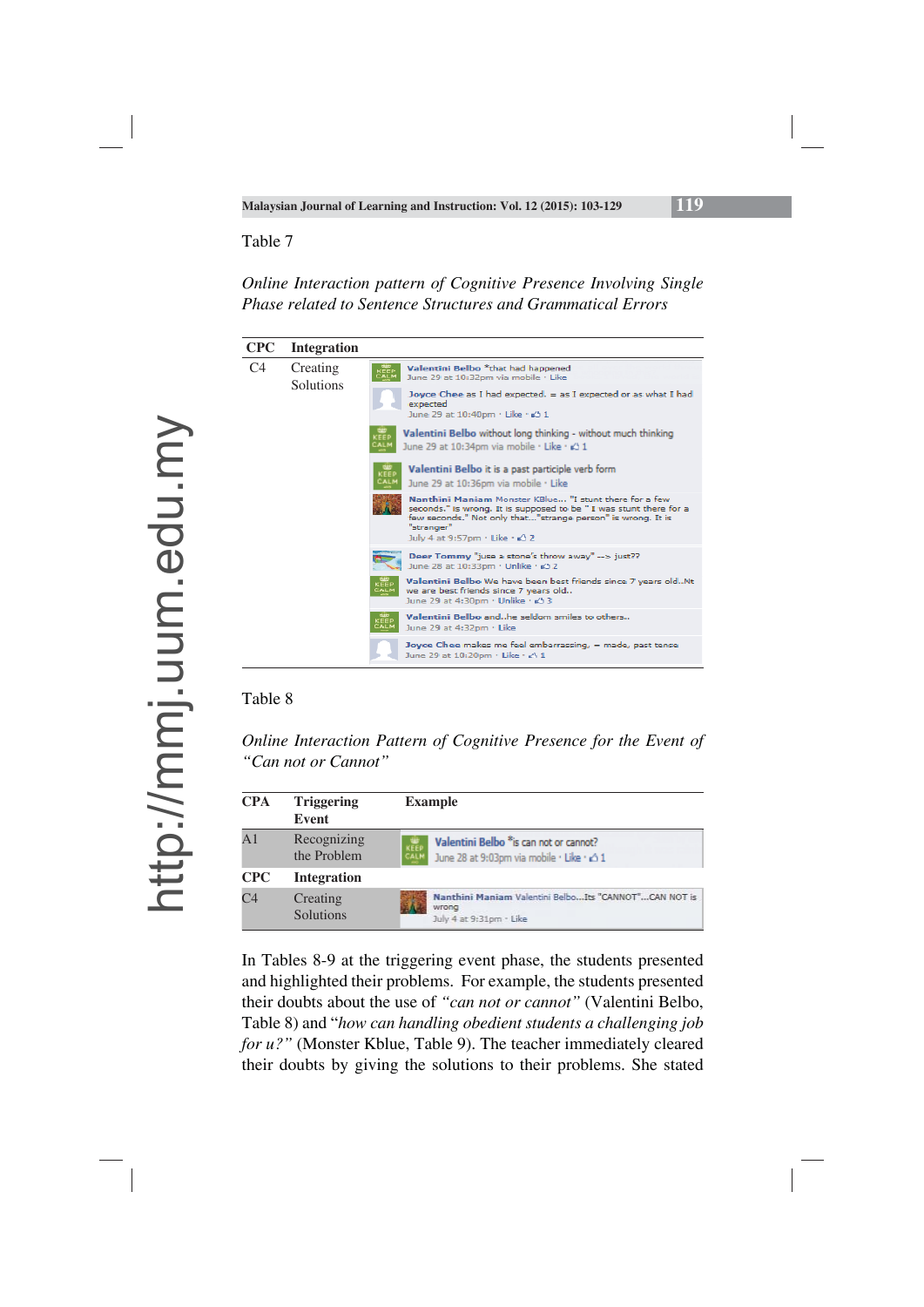that *"Its "CANNOT"… CAN NOT is wrong"* (Table 8), "*You are right… how can handling obedient students a challenging job?... It is supposed to be disobedient*" (Table 9).

Table 9

### *Online Interaction Pattern of Cognitive Presence for the Event of "Obedient students"*



Tables 10-11 describe the interactions involving triple phases. The discussion for the events is provided below. These interactions triggered fruitful discussions and debates with their teacher and peers. Students were encouraged to reflect and make tentative decisions on how to make certain changes in their essays. For example, in the event related to the "*wind sound"*(Table 10), the students were engaged in the interactions related to the exploration phase. Students were basically brainstorming and exchanging information to clear their doubts. They were developing and justifying each others' ideas on the use of *"whooping"* for the sound of the wind. In this process, they were able to learn the use of many words such as *"hooting"*, *"chirping"* and *"whooping"* according to the context. Finally, the interaction ended when the teacher confirmed certain ideas put forward by the students in this phase. Similar interactions were also found in the event related to *"experienced or experience"*  (Table 11).

The teacher's involvement in the integration phase was to highlight certain ideas that could be considered by the students and to make the corrections in their essays written after the interactions in the collaborative learning environment. This was evident when they made the necessary changes in their essays written after the online interactions.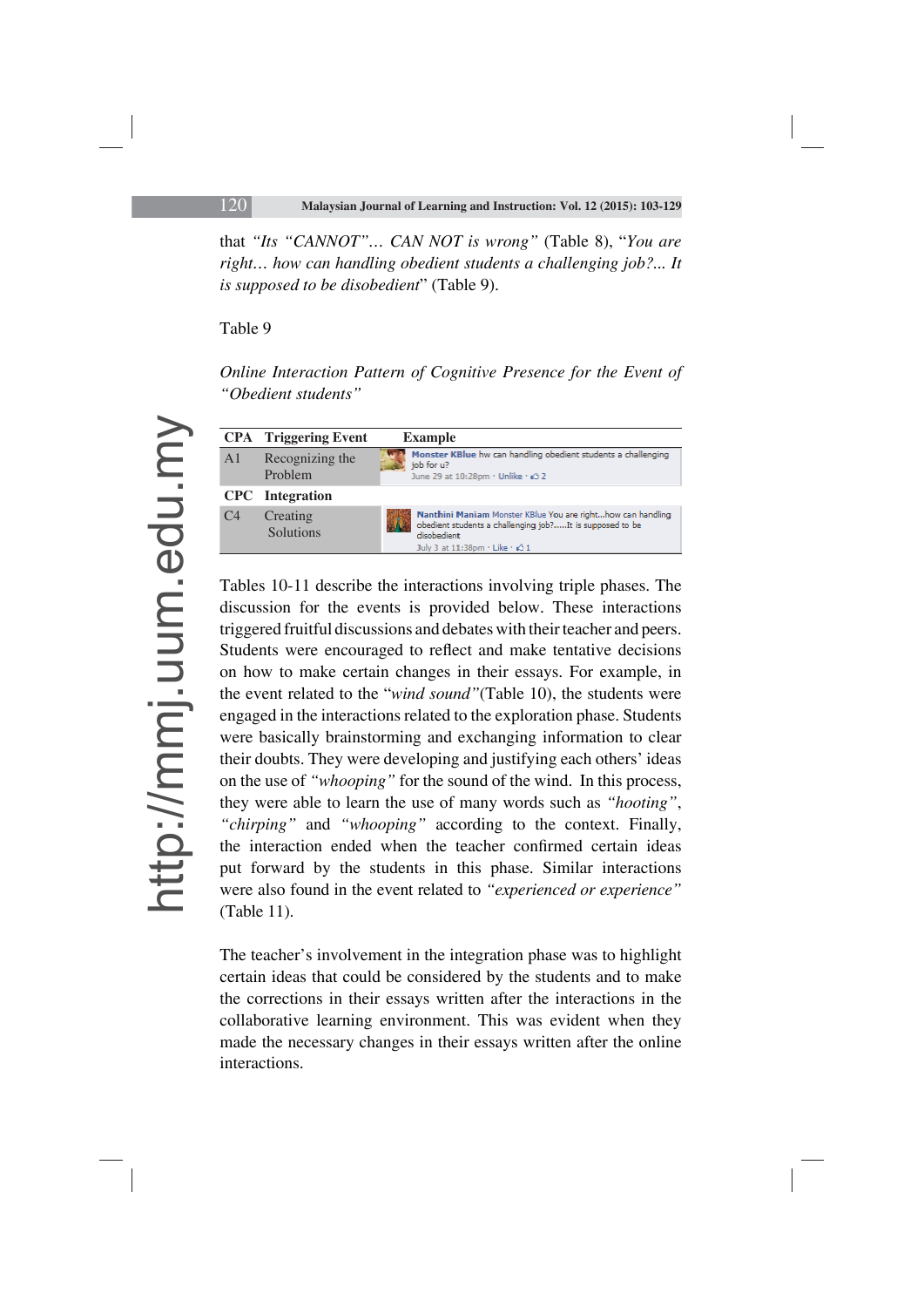### *Online Interaction Pattern of Cognitive Presence for the Event of "Wind Sound"*

| <b>CPA</b>     | <b>Triggering</b><br>Event | <b>Example</b>                                                                                                                                                                                                                                                                                                        |
|----------------|----------------------------|-----------------------------------------------------------------------------------------------------------------------------------------------------------------------------------------------------------------------------------------------------------------------------------------------------------------------|
| A <sub>1</sub> | Recognizing the<br>Problem | <b>Catelite Nina</b><br>Is whooping suitable for describing the wind sound?<br>Like . Comment . Unfollow Post . June 30 at 7:55pm                                                                                                                                                                                     |
| <b>CPB</b>     | <b>Exploration</b>         |                                                                                                                                                                                                                                                                                                                       |
| B <sub>3</sub> | Information<br>exchange    | Nanthini Maniam Whooping means  A loud cry excitement. A<br>shout uttered by a hunter or warrior, A hooting cry, as of a bird and<br>sound whooping cough.<br>July 2 at 6:17pm · Like · 2 3                                                                                                                           |
|                |                            | Nanthini Maniam Deer Tommyas for bird like OWLit hoots.<br>Not all kind of birds. You must know the variety. Check in Wikipedia<br>on sound made by different species of birds and you will find<br>amazing words to describe different sound produced by birds and<br>also animals.<br>July 4 at 9:22pm · Like · 2 1 |
|                |                            | Deer Tommy As of a bird? How to use whooping in this?<br>July 2 at 6:20pm - Like                                                                                                                                                                                                                                      |
| <b>B5</b>      | <b>Brainstorming</b>       | Catelite Nina i think bird use chirping sound is more suitable<br>July 6 at 8:05pm · Unlike · 2 2                                                                                                                                                                                                                     |
|                |                            | Deer Tommy For me, It is better to describe the wind "cool<br>breeze" than using whooping?<br>July 1 at 7:13pm . Like . (2) 1                                                                                                                                                                                         |
| <b>CPC</b>     | <b>Integration</b>         |                                                                                                                                                                                                                                                                                                                       |
| C <sub>4</sub> | Creating<br>Solution       | Nanthini Maniam Catelite Ninayes you are right. Hooting can<br>also be used to describe an eerie situation.<br>July 7 at 11:21pm · Like · 43 1                                                                                                                                                                        |

The progression from the first phase to the fourth phase (final phase) is not shown in the following description as the fourth phase (resolution) is only evident in the students' final narrative essays when corrections were completed after interactions. The changes made in the essays are considered the resolution phase. Students have made the changes and this is indicated in their narrative writing scores which were much higher for essays after interactions than before interactions.

The letters O, C, L, V, M and T in Table 12 refer to organization, content, language, vocabulary, mechanics and total respectively. The students are labelled as S1(Deer Tommy), S2(Valentini Belbo),S3(Monster Kblue),S4(Peonny Moon),S5 (Joyce Chee) and (S6) Catelite Nina.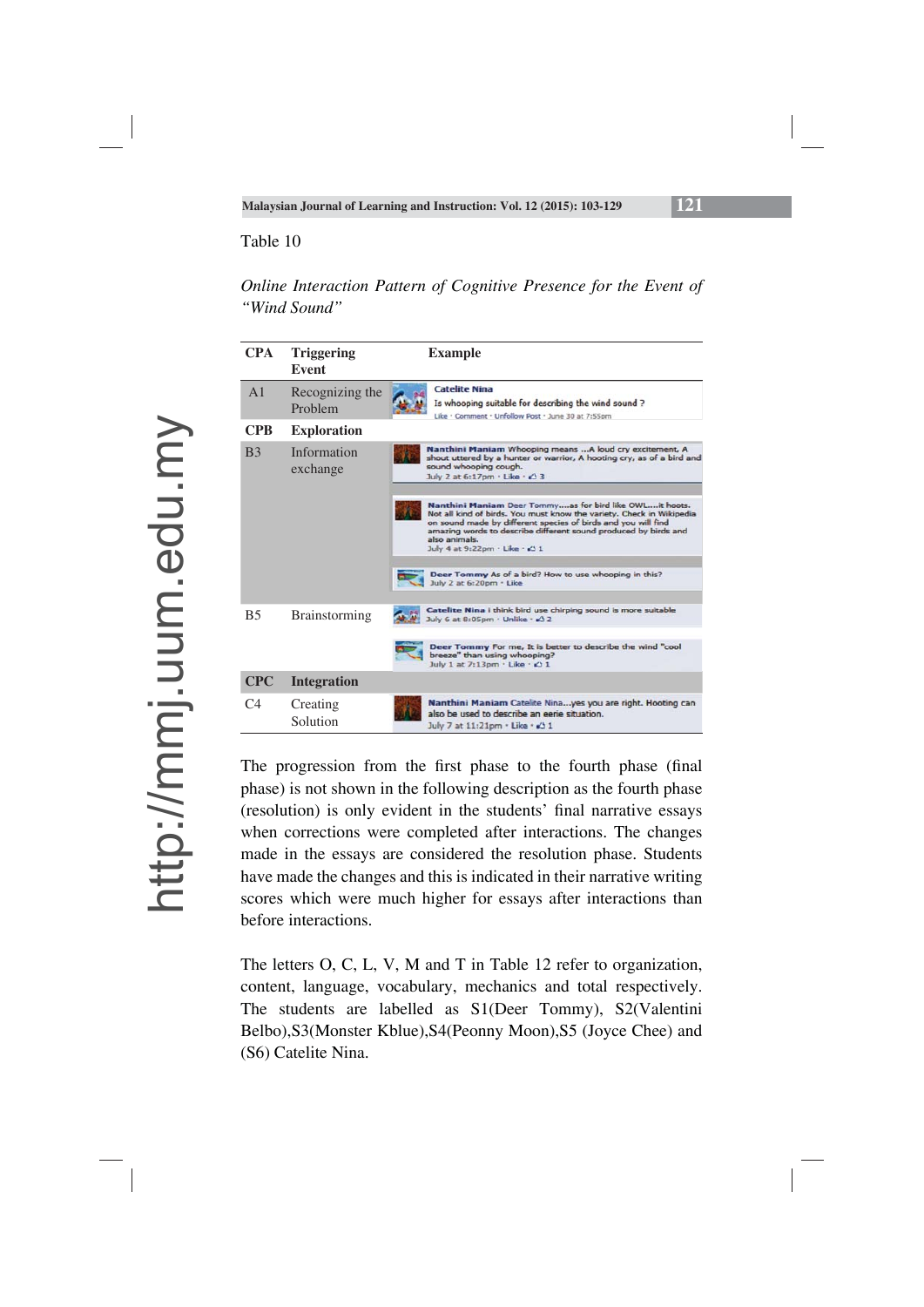## *Online Interaction Pattern of Cognitive Presence for the Event of "Experience or experienced"*

| <b>CPA</b>     | <b>Triggering Event</b>          | <b>Example</b>                                                                                                                                                                                                                                                                                                |
|----------------|----------------------------------|---------------------------------------------------------------------------------------------------------------------------------------------------------------------------------------------------------------------------------------------------------------------------------------------------------------|
| A <sub>1</sub> | Recognizing the<br>Problem       | Joyce Chee During my duty, I have experience many interesting<br>things, = I experienced, it's already past, have experience is in<br>present have experienced is also a bit weird, i think maybe can<br>put had experienced Premani Supramaniam which one is more<br>suitable ?<br>June 29 at 10:19pm · Like |
| <b>CPB</b>     | <b>Exploration</b>               |                                                                                                                                                                                                                                                                                                               |
| <b>B4</b>      | Suggestion for<br>considerations | Peony Moon had experienced? i tot we have to put original word<br>after had? or have i rmb wrong??<br>June 30 at 5:56pm · Like · 2 2                                                                                                                                                                          |
|                |                                  | Nanthini Maniam Joyce Chee It is better to write " During my<br>duty, I had experience"<br>July 3 at 11:32pm - Like                                                                                                                                                                                           |
|                |                                  | Joyce Chee Premani Supramaniam after had should put root<br>word ?<br>July 4 at 12:15am · Like                                                                                                                                                                                                                |
| <b>B5</b>      | <b>Brainstorming</b>             | Joyce Chee Peony Moon had experienced is past prefecti think<br>you remembered wrong<br>July 1 at 9:57pm · Like                                                                                                                                                                                               |
| <b>CPC</b>     | <b>Integration</b>               |                                                                                                                                                                                                                                                                                                               |
| $\Gamma$ 4     | <b>Creating Solut</b>            | Nanthini Maniam Joyce CheeOh sorry, there is a typo<br>errorafter hadit should be participle formIts should be HAD<br><b>EXPERIENCED.</b><br>July 4 at 3:12pm · Like · 2 1                                                                                                                                    |

### Table 12

*Students' Average Scores for Narrative Writing Task 1* 

|                | <b>AVERAGE SCORES</b> |     |                            |    |   |                           |             |             |    |              |   |    |
|----------------|-----------------------|-----|----------------------------|----|---|---------------------------|-------------|-------------|----|--------------|---|----|
|                |                       |     | <b>BEFORE INTERACTIONS</b> |    |   | <b>AFTER INTERACTIONS</b> |             |             |    |              |   |    |
|                | $\Omega$              | C   | L                          | V  | M | Т                         | $\mathbf 0$ | $\mathbf C$ | L  | $\mathbf{V}$ | M | Т  |
| S <sub>1</sub> | 15                    | 16  | 18                         | 11 | 6 | 66                        | 15          | 16          | 19 | 12           | 6 | 68 |
| S <sub>2</sub> | 14                    | 15  | 17                         | 13 | 6 | 65                        | 14          | 15          | 18 | 15           | 6 | 68 |
| S <sub>3</sub> | 15                    | 15  | 22                         | 15 | 6 | 74                        | 15          | 16          | 23 | 16           | 6 | 76 |
| S4             | 14                    | -14 | 18                         | 13 | 6 | 65                        | 14          | -14         | 20 | 15           | 6 | 69 |
| S <sub>5</sub> | 14                    | 14  | 16                         | 14 | 6 | 64                        | 14          | 13          | 17 | 16           | 6 | 65 |
| S6             | 17                    | 18  | 23                         | 16 | 6 | 80                        | 17          | 18          | 24 | 17           | 6 | 82 |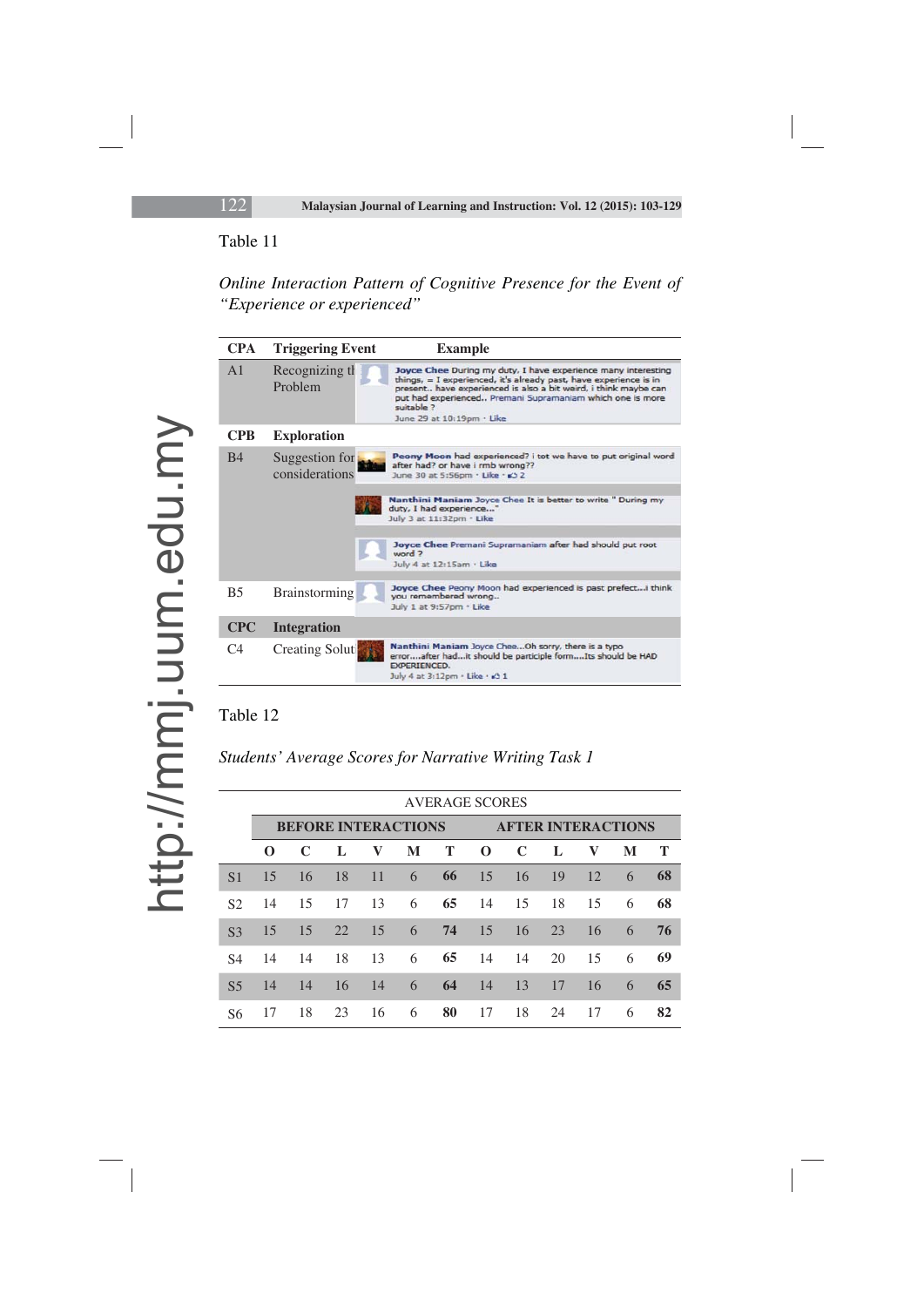|                | <b>AVERAGE SCORES</b> |    |    |                           |   |                           |          |    |    |    |   |    |
|----------------|-----------------------|----|----|---------------------------|---|---------------------------|----------|----|----|----|---|----|
|                |                       |    |    | <b>BEFORE INTERACTION</b> |   | <b>AFTER INTERACTIONS</b> |          |    |    |    |   |    |
|                | $\Omega$              | C  | L  | V                         | M | T                         | $\Omega$ | C  | L  | V  | M | Т  |
| S <sub>1</sub> | 15                    | 16 | 15 | 15                        | 6 | 67                        | 15       | 16 | 17 | 16 | 6 | 70 |
| S <sub>2</sub> | 14                    | 15 | 15 | 14                        | 6 | 64                        | 14       | 15 | 16 | 14 | 6 | 65 |
| S <sub>3</sub> | 15                    | 15 | 17 | 14                        | 6 | 67                        | 15       | 15 | 18 | 15 | 6 | 69 |
| S4             | 15                    | 16 | 18 | 14                        | 6 | 69                        | 15       | 16 | 19 | 15 | 6 | 71 |
| S <sub>5</sub> | 15                    | 16 | 19 | 15                        | 6 | 71                        | 15       | 15 | 20 | 16 | 7 | 73 |
| S6             | 17                    | 18 | 24 | 18                        | 6 | 83                        | 17       | 18 | 25 | 18 | 6 | 84 |

*Students' Average Scores for Narrative Writing Task 2* 

Table 14

*Students' Average Scores for Narrative Writing Task 3* 

|                | <b>AVERAGE SCORES</b> |    |                           |    |   |                          |          |    |    |    |   |    |
|----------------|-----------------------|----|---------------------------|----|---|--------------------------|----------|----|----|----|---|----|
|                |                       |    | <b>BEFORE INTERACTION</b> |    |   | <b>AFTER INTERACTION</b> |          |    |    |    |   |    |
|                | $\Omega$              | C  | Т.                        | V  | M | Т                        | $\Omega$ | C  | L  | v  | M | т  |
| S <sub>1</sub> | 15                    | 15 | 20                        | 16 | 7 | 73                       | 15       | 15 | 20 | 16 | 7 | 73 |
| S <sub>2</sub> | 15                    | 15 | 17                        | 15 | 7 | 69                       | 15       | 15 | 18 | 16 | 7 | 71 |
| S <sub>3</sub> | 15                    | 14 | 17                        | 15 | 7 | 68                       | 15       | 15 | 18 | 16 | 7 | 71 |
| S4             | 15                    | 15 | 16                        | 16 | 7 | 69                       | 15       | 15 | 16 | 16 | 7 | 69 |
| S <sub>5</sub> | 14                    | 15 | 15                        | 14 | 7 | 65                       | 14       | 15 | 15 | 14 | 7 | 65 |
| S6             | 16                    | 18 | 21                        | 19 | 7 | 81                       | 16       | 18 | 21 | 19 | 7 | 81 |

#### **DISCUSSION**

The three presences were identified in this study. In terms of number, the most frequent number of posts occurred for cognitive presence, followed by social presence and teaching presence. Certain descriptors were not found in this study. In the social presence domain the descriptors related to 'continuing a thread' and 'referring explicitly to other messages' were not found. These were not mainly collaborative *per se* to jointly complete a group task.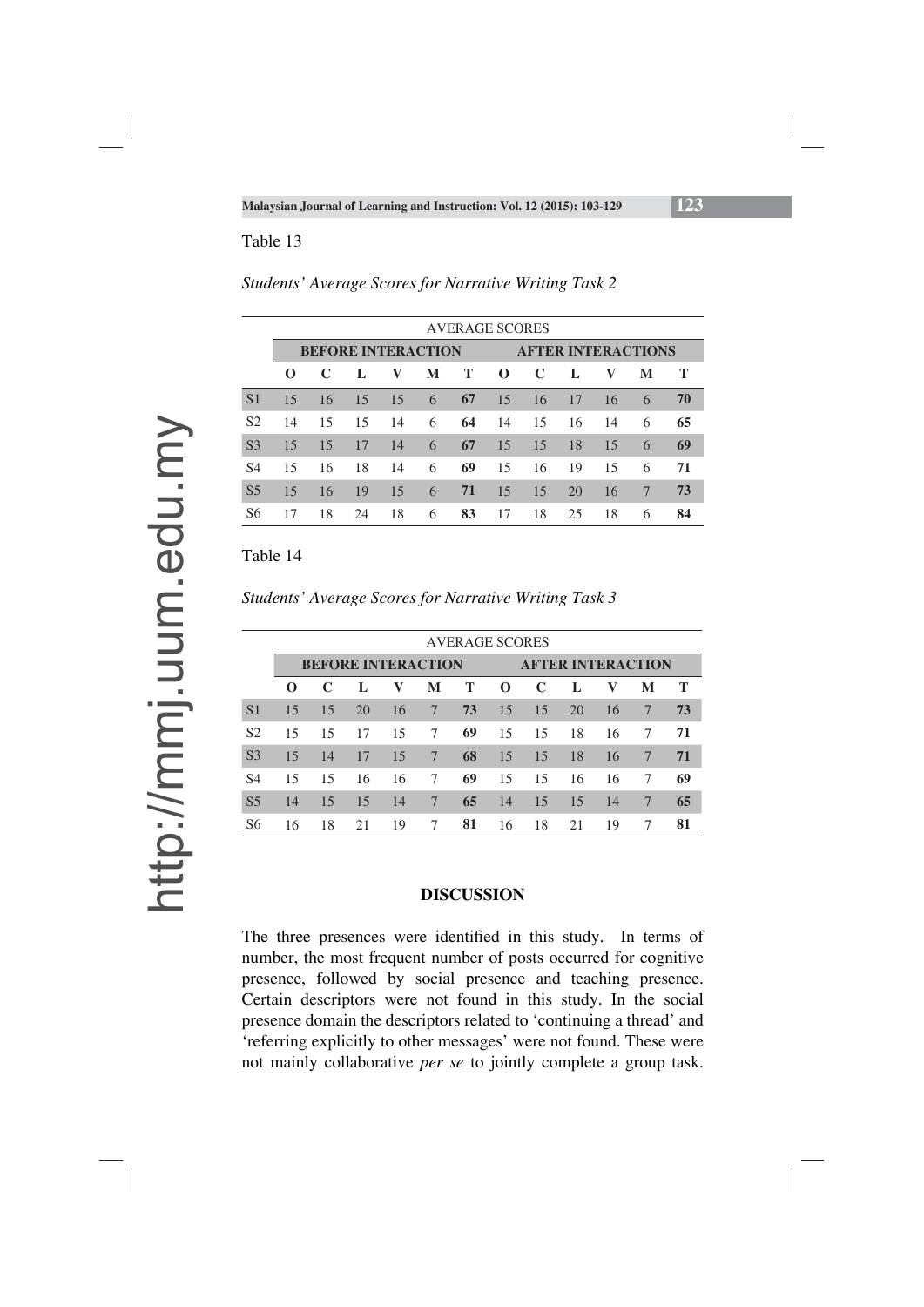Vocatives were not applicable as the pseudonym appears in their posts. Such features were not found in the online forum from where the CoI model originated. In cognitive presence, 'divergence with online communication' and 'divergence within single message' were not found. Students were probably not engaged in deep discussion. In teaching presence, descriptors related to 'utilizing medium effectively' and 'setting climate for learning' were not necessary as students were interacting well. 'Establishing netiquette' was also not necessary as students were not interacting in an annoying way. 'Seeking to reach consensus' was not relevant in this context. The group was not required to reach a consensus because the students were to write the essays on their own. There was also an overlap of meanings in certain descriptors for 'present content and questions' and 'designing methods'. In other words, there were no clear cut definitions for these two descriptors.

This study was able to identify the integration and resolution phases. It appeared that students were able to achieve the triggering and exploration phases and leap-frogging to integration or resolution phases. However, this did not mean that the students had achieved the higher order thinking level as suggested by Garrison et al. (2000). According to their CoI model, students are able to achieve higher order thinking if they are able to reach the resolution phase. The definition of lower order thinking and higher order thinking in cognitive presence as suggested by Garrison et al. is not applicable in the teaching of narrative writing for the participants of this study. This is because students were able to achieve the resolution phase without engaging in all the four phases of cognitive presences.

The contradictory findings in the present study may be due to the nature of the task. Arbaugh, Bangert and Cleveland-Innes (2010) suggest that the nature and level of the course content determine the higher order thinking skills in cognitive presence. In this study, the narrative writing task is assigned to the secondary school students. Furthermore, the narrative writing task demands creative thinking and not so much of critical thinking. Creative writing is related to originality, imagination and non-judgmental actions whereas critical thinking is analytical, judgmental, selective, accurate, careful and problem solving (Lipman, 2003; Lewis & Smith, 1993). However, critical thinking was found to take place in this study when students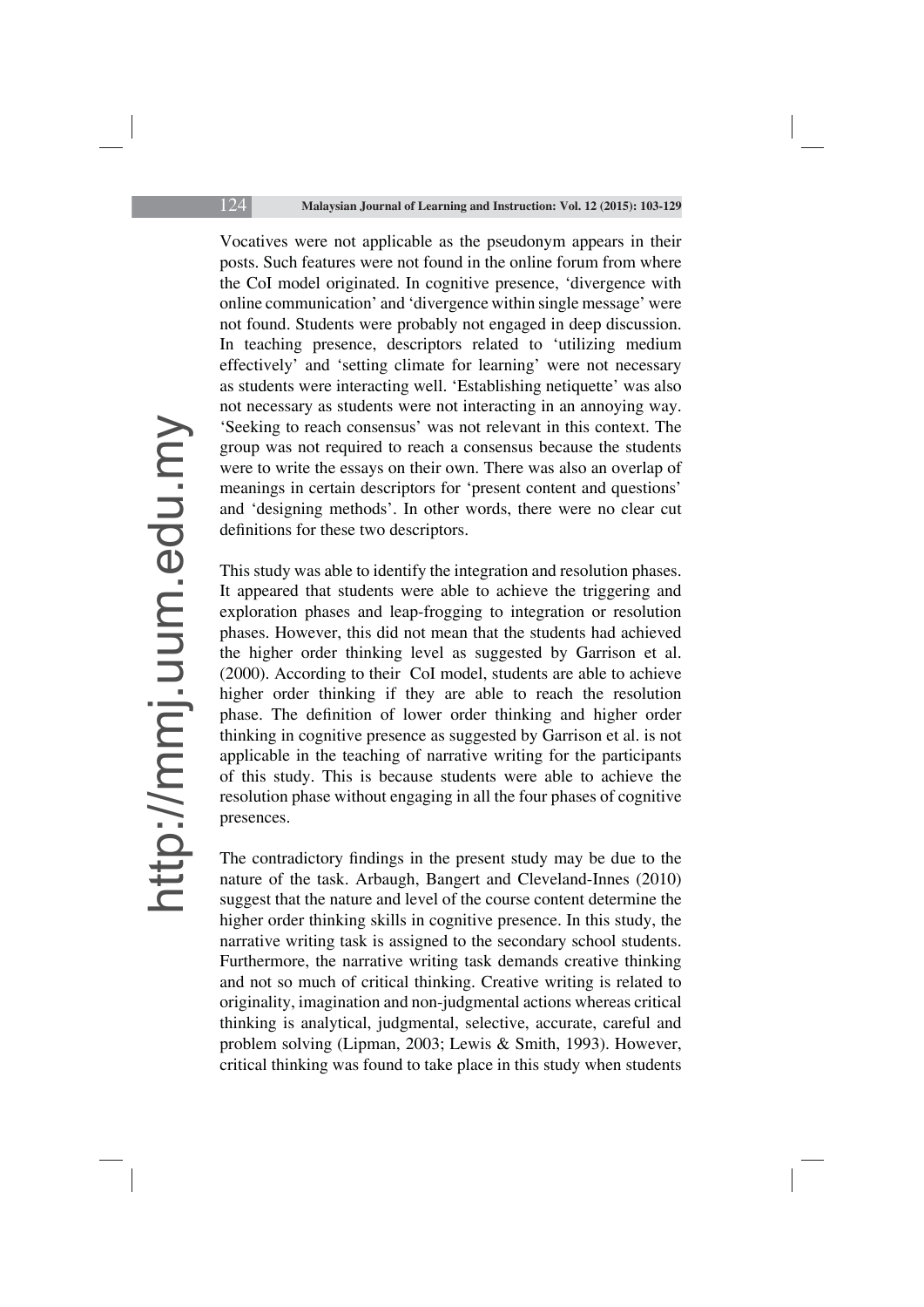were evaluating, comparing and contrasting how certain ideas, materials, choice of vocabulary should be used in composing the essays.

This study differs from Garrison et al.'s online forum discussion since the narrative writing task was more related to the domain of creative thinking rather than critical thinking. These phases in the ONWP were related to creative writing leading to critical thinking. For the above reasons, it seemed possible that students did not go through the four phases of cognitive presence to achieve deep and meaningful learning.

There were patches of discussion in the interactions which can be categorized as critical thinking but the teacher 'exerted' her online teacher-centeredness by intervening and providing answers, confirming, reaffirming, all of which resulted in closing down interactions. The online teacher-centeredness comes into play moving from triggering event to resolution. Therefore, the teacher's role in this online learning to a certain extent can be seen as a medium "to complete a particular task, rather than an opportunity to engage in rich discussion and debate with their peers and instructors" as proposed by Hara, Bonk and Angeli (2000, p. 148). However, with the effort of the teacher there could be opportunities for students to move to a higher level of thinking related to analyzing, evaluating and creativity. For example, in this study, an in-depth discussion could have been conducted in issues related to grammatical and sentence structures. The effort of scaffolding to transcend students' thinking was not sufficiently provided by the teacher when facilitating the students online. This can be further investigated in future research.

Previous studies often indicated that students were not reaching the integration and resolution phases that were considered as the higher order thinking skills (Garrison & Vaughan, 2008). Archer (2010) highlighted that a higher level of cognition is not achieved since "we have been looking for these phases in the wrong place" (p. 69). This study shows that the analysis of the interactions leading to writing task completion rather than observation of an online discussion has provided a tangible evidence of the higher cognitive level. Thus, this finding can be considered unique when compared to previous studies related to the CoI model as the resolution phase was evaluated based on the amendments made by the students in the improved essays.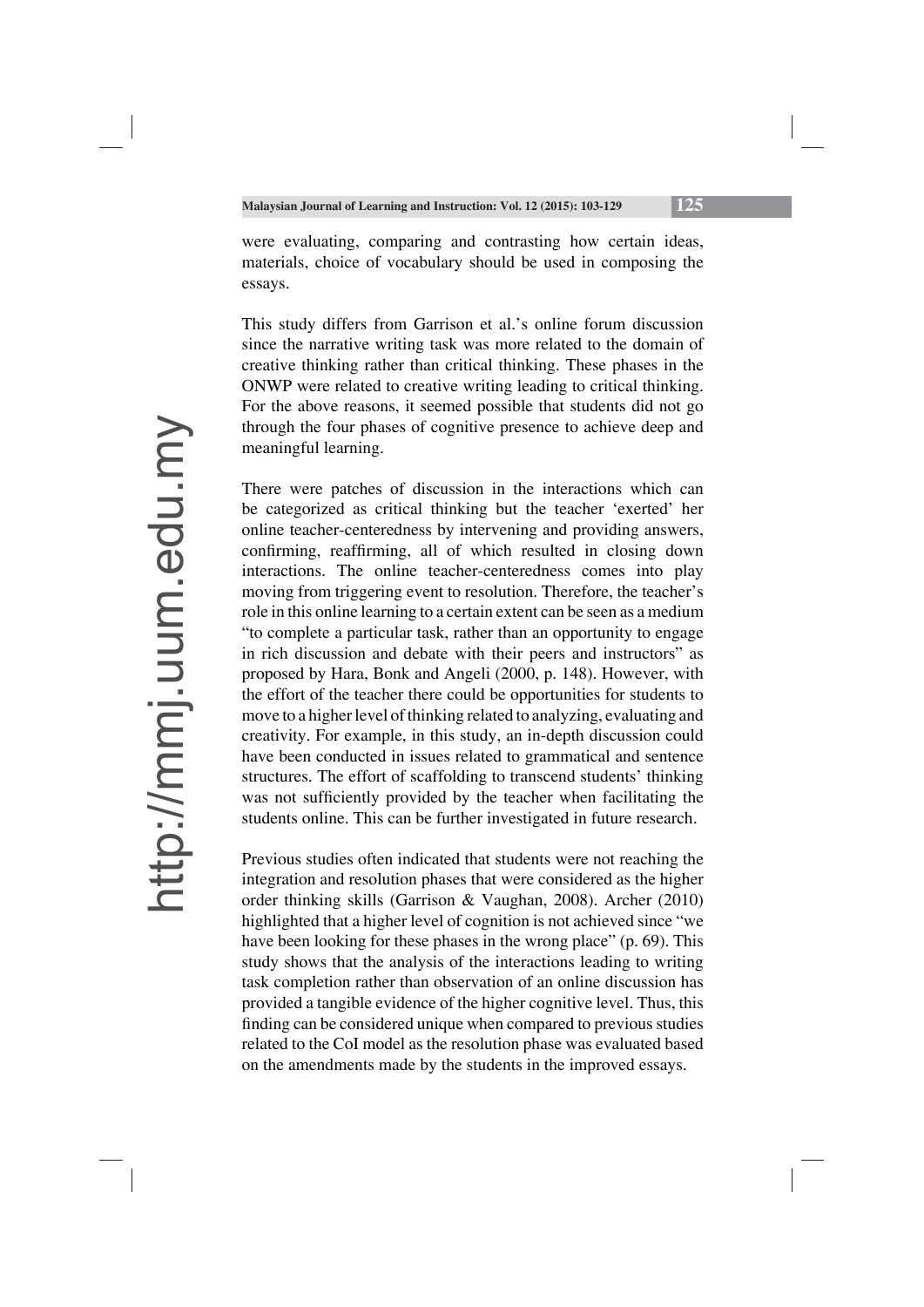#### **CONCLUSION**

Previous studies on the utilization of the CoI model were very much related to online discussions involving forums on critical issues. Thus, the component of critical thinking is viewed as an important aspect of discussion in the cognitive presence of the CoI model. However, the present study is based on the task of narrative writing. The genre of narrative writing can be categorized under the domain of creative writing. As such, the identification of interactions involving critical thinking becomes problematic. Previous studies used discussions of critical issues based on topics that have inclinations towards critical thinking. The use of elements related to critical thinking can only be identified, seen and discussed minimally in this study. Moving on from here, it is suggested that the component of creative writing should be integrated in future discussion of this model. Being online to fulfil wide-ranging tasks does not only involve critical thinking but other types of thinking.

This study is considered different from previous studies as it explored the experience of teachers and ESL students in the Malaysian ESL context. Most of the previous studies related to the CoI model were centred on undergraduate students in institutions of higher education (Toth, Amrein-Beardsley & Foulger, 2010). This study has placed the model in a new setting. As this study was conducted with a small group of students in a very specific setting, more research need to be conducted in diverse Malaysian school settings using larger samples for generalization purposes and to investigate the robustness of the findings.

There are several important pedagogical implications stemming from this study for the ESL learners and teachers in the Malaysian context. Teachers need to be trained to facilitate the teaching of narrative writing properly. Efforts can be made by the teacher to encourage critical thinking in creative writing. Teachers should realise that there is more to teach in writing than just making corrections. The final essay should not only focus on the correcting of misspelt words, grammar and sentence structures. There is a need for teachers and students to change their mindset to maximize the benefits of the ONWP in web-based teaching and learning.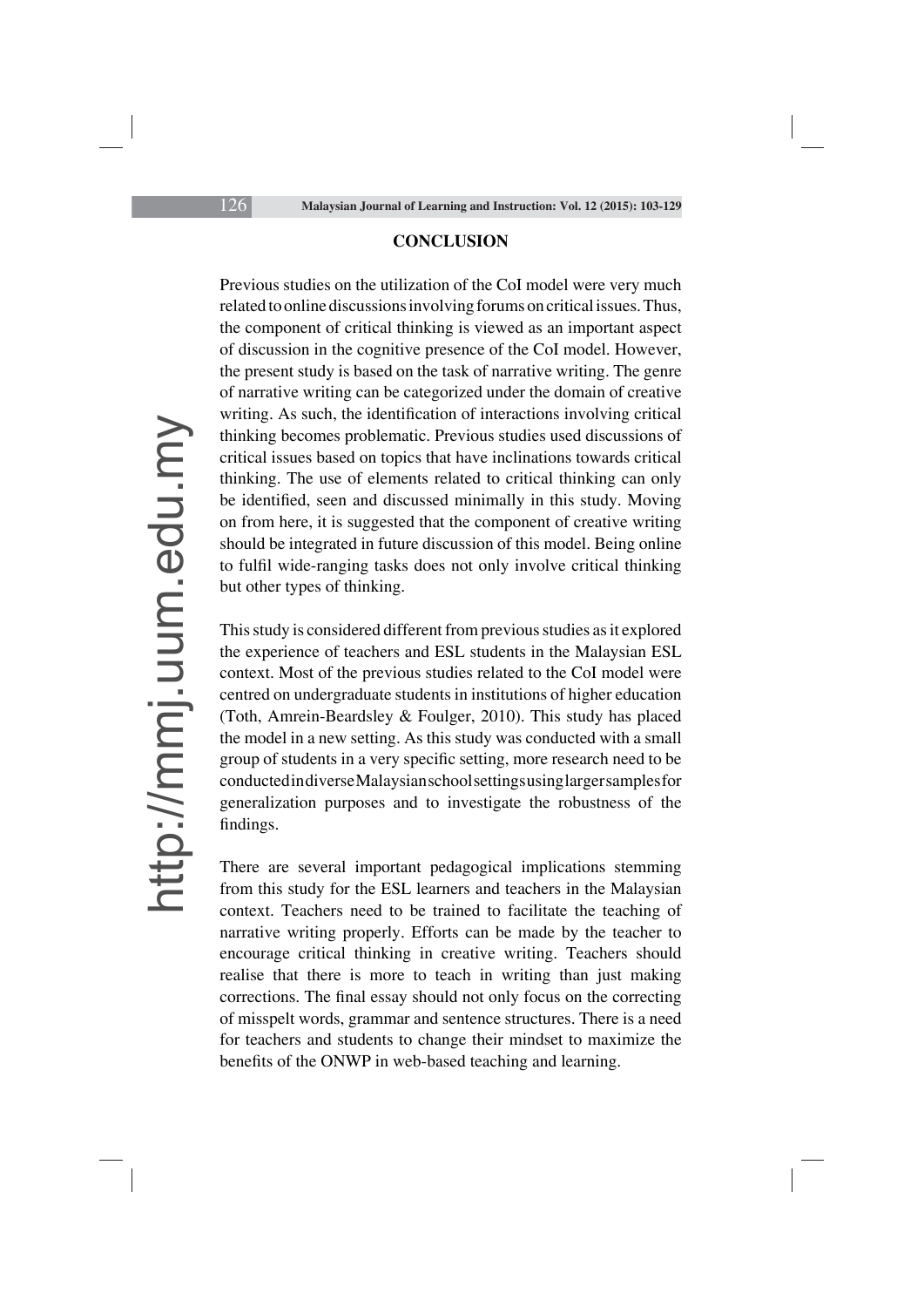#### **ACKNOWLEDGEMENTS**

This work is supported by USM short term grant 304/PGURU/631304

#### **REFERENCES**

- Annamalai, N., & Tan, K.E (2014). Social presence of the community of inquiry (CoI) model on an online narrative writing platform via Facebook. *Malaysian Journal of ELT Research, 10* (2), 1-18.
- Arbaugh, J. B., Bangert, A., & Cleveland-Innes, M. (2010). Subject matter effects and the community of inquiry (CoI) framework: An exploratory study. *The Internet and Higher Education*, *13*(1), 37-44.
- Akyol, Z., & Garrison, D. R. (2008). The development of a community of inquiry overtime in an online course: Understanding the progression and integration of social, cognitive and teaching presence. *Journal of Asynchronous Learning Networks, 12*(3), 3-22.
- Anderson, T., Rourke, L., Garrison, D. R., & Archer, W. (2001). Assessing teacher presence in a computer conferencing context. *Journal of Asynchronous Learning Networks, 5*(2), 1-17.
- Archer, W. (2010). Beyond online discussions: Extending the community of inquiry framework to entire courses. *The Internet and Higher Education,13*(1-2), 69.
- Babaii, E., & Yazdanpanah, Z. (2010). Toward self-expression in L2 classrooms: The effect of explicit teaching of story structures on EFL learners' narrative ability. *Asian EFL Journal*, *44*, 4-19.
- Bagley, C., & Hunter, B. (1992). Restructuring, constructivism, and technology: Forging a New Relationship. *Educational Technology*, *32*(7), 22-27.
- Batruff, E., & Headley, S. (2009). Using the community of inquiry model (2001) to evaluate online courses in teacher education. In Gibson et al. (Eds.) *Proceedings of Society for Information Technology Education International Conference 2009* (pp.795-800). Chesapeake: AACE.
- Clark, R. E. (2001). *Learning from Media: Arguments analysis and evidence*. Greenwich, CT: Information Age.

Dewey, J. (1916). *Democracy and education*. New York: McMillan.

Garrison, D. R., Anderson T., & Archer W. (2000). Critical inquiry in a text based environment: Computer conferencing in higher education . *Internet and Higher Education, 11*(2), 1-14.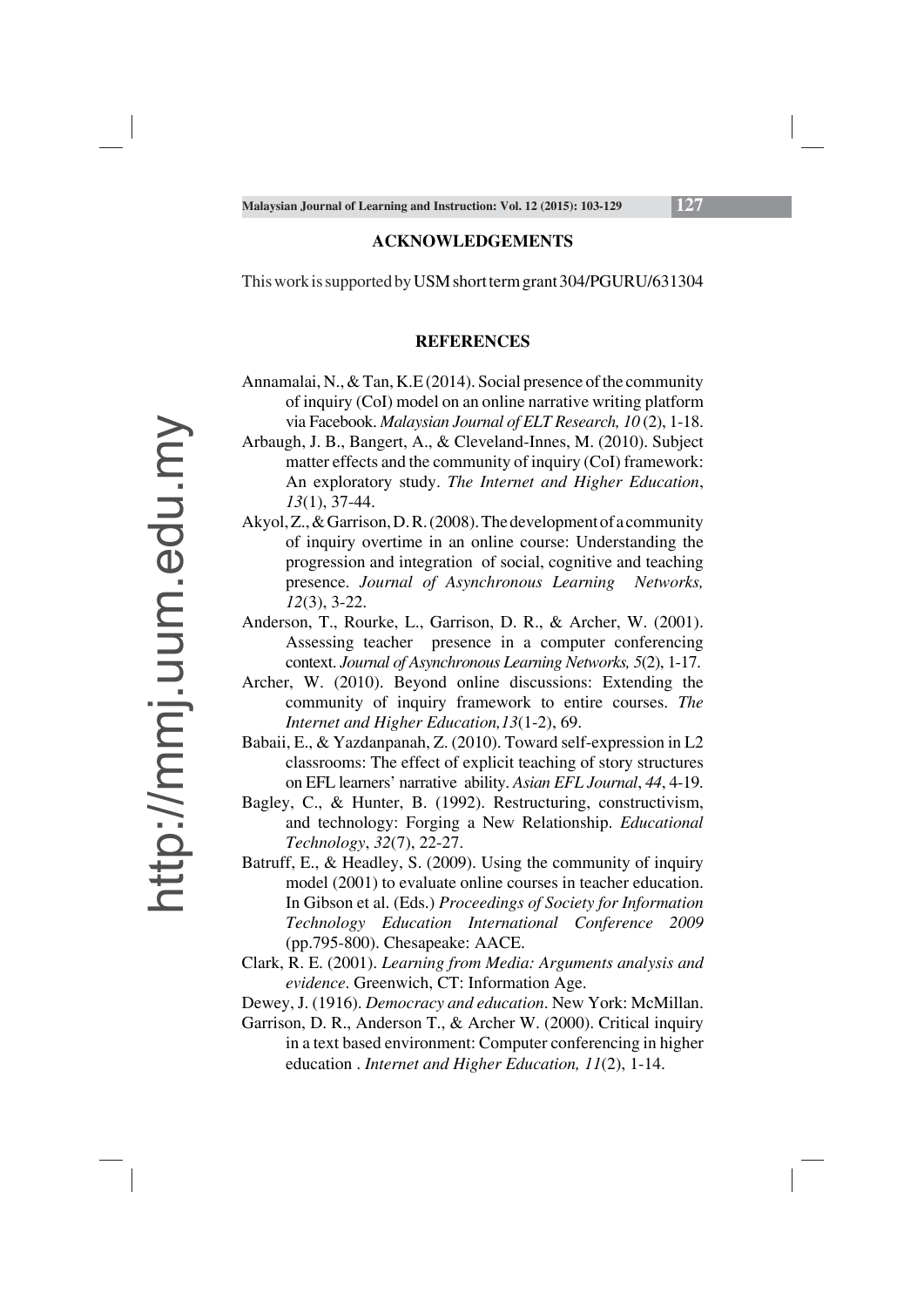- Garrison, D. R., & Anderson, T. (2003). *E-learning in the 21st century: A framework for research and practice.* New York: Routledge Falmer.
- Garrison, D. R., Cleveland-Innes, M., & Fung, T. S. (2010). Exploring causal relationships among teaching, cognitive and social presence: Student perceptions of the community of inquiry framework. *The Internet and Higher Education*, *13*(1), 31-36.
- Garrison, D. R., & Cleveland-Innes, M. (2005). Facilitating cognitive presence in online learning: Interaction is not enough. *American Journal of Distance Education, 19*(3), 133-148.
- Garrison, D. R., & Arbaugh, J. B. (2007). Researching the community of inquiry framework: Review, issues and future directions. *The Internet and Higher Education, 10,* 157-172.
- Garrison, D. R., & Vaughan, N. (2008). *Blended learning in higher education: Framework, principles, and guidelines*. San Francisco: Jossey-Bass.
- Hara, N., Bonk, C. J., & Angeli, C. (2000). Content analysis of online discussion in an applied educational psychology course. *Instructional Science, 28*(2), 115-152.
- Kear, K. (2010). *Social presence in online learning communities.*  Proceedings of the 7th International Conference on Networked learning 2010. Aalborg, Denmark, 3-4 May 2010
- Kigotho, M. (2002). *Relating the structure of the oral narrative to literacy*. Retrieved 13 March 2010, from http://www.aare. edu.au/02pap/kig02111.htm
- Labov, W. & Waletzky, J. (1967). Narrative analysis, In J. Helm (Eds.), *Essays on verbal and visual.* Seattle: Washington Press. Reprinted in *Journal of Narrative and Life History* 7:3-38.
- Lewis, A., & Smith, D. (1993). Defining for higher order thinking. *Theory into Practice, 32*(3), 131-137.
- Lipman, M. (2003). *Thinking in education* (2nd ed.). Cambridge: Cambridge University Press.
- Luebeck, J. L., & Bice, L. R. (2005). Online discussion as a mechanism of conceptual change among mathematics and science teachers. *Journal of Distance Education, 20*(2), 21-39.
- Le, Q. (1999). *The development and evaluation of a multi-media*based instruction package on scientific genre. Western Australia: Curtin University.
- Kaufman, A. S., & Kaufman, N. L. (2005*). Essentials of reseach design and methodology.* New Jersey: John Wiley & Sons.